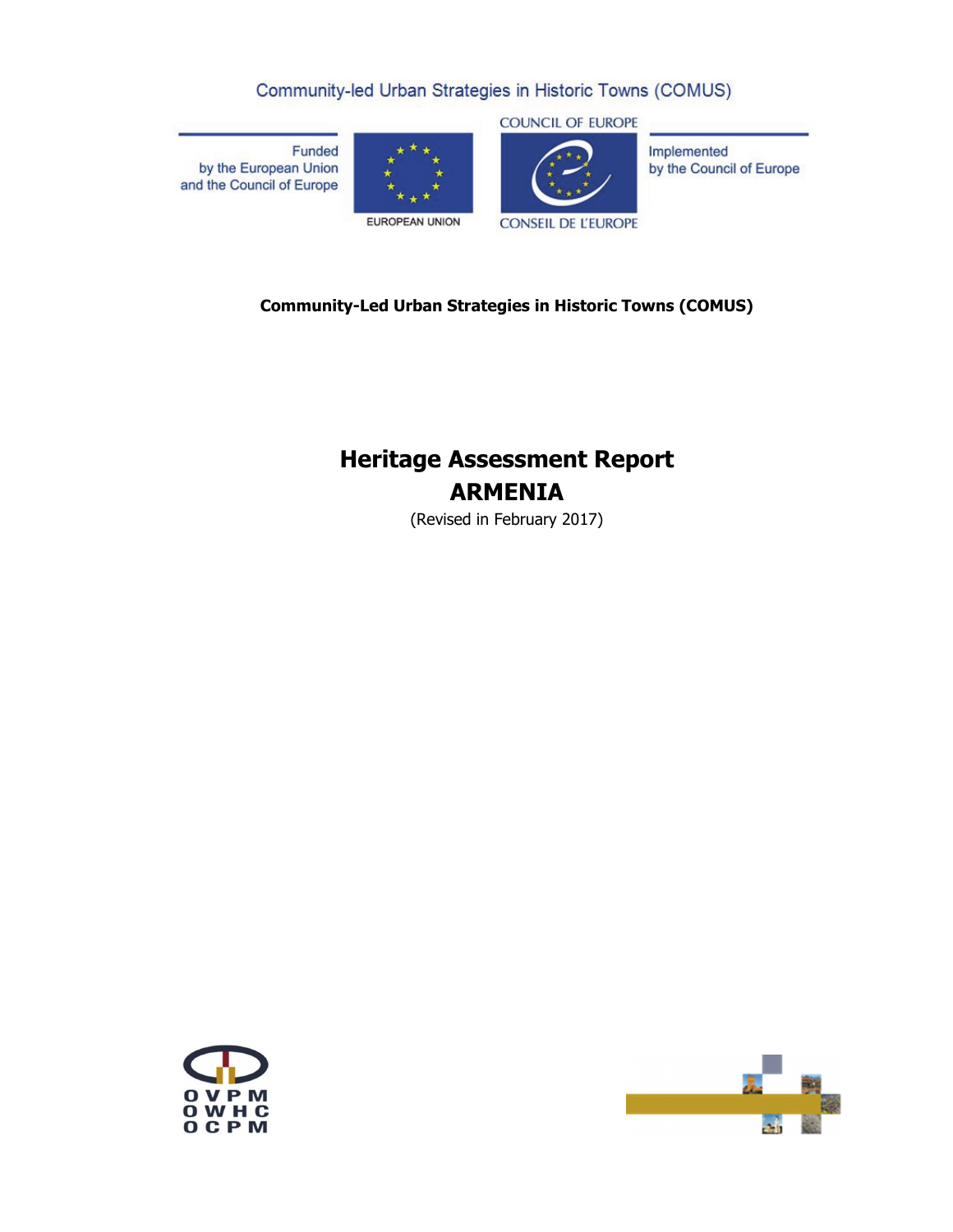# **Contents**

| 2.2 Legislation concerning the cultural and natural heritage and their mutual relations with the legal |  |
|--------------------------------------------------------------------------------------------------------|--|
|                                                                                                        |  |
|                                                                                                        |  |
| 2.4 Other mechanisms for preservationa nd protection of historical cities and settlements 16           |  |
|                                                                                                        |  |
|                                                                                                        |  |
| 2.6.1 Information about the financial budget for the maintenance of the environment and heritage18     |  |
|                                                                                                        |  |
|                                                                                                        |  |
|                                                                                                        |  |
|                                                                                                        |  |
|                                                                                                        |  |
|                                                                                                        |  |
|                                                                                                        |  |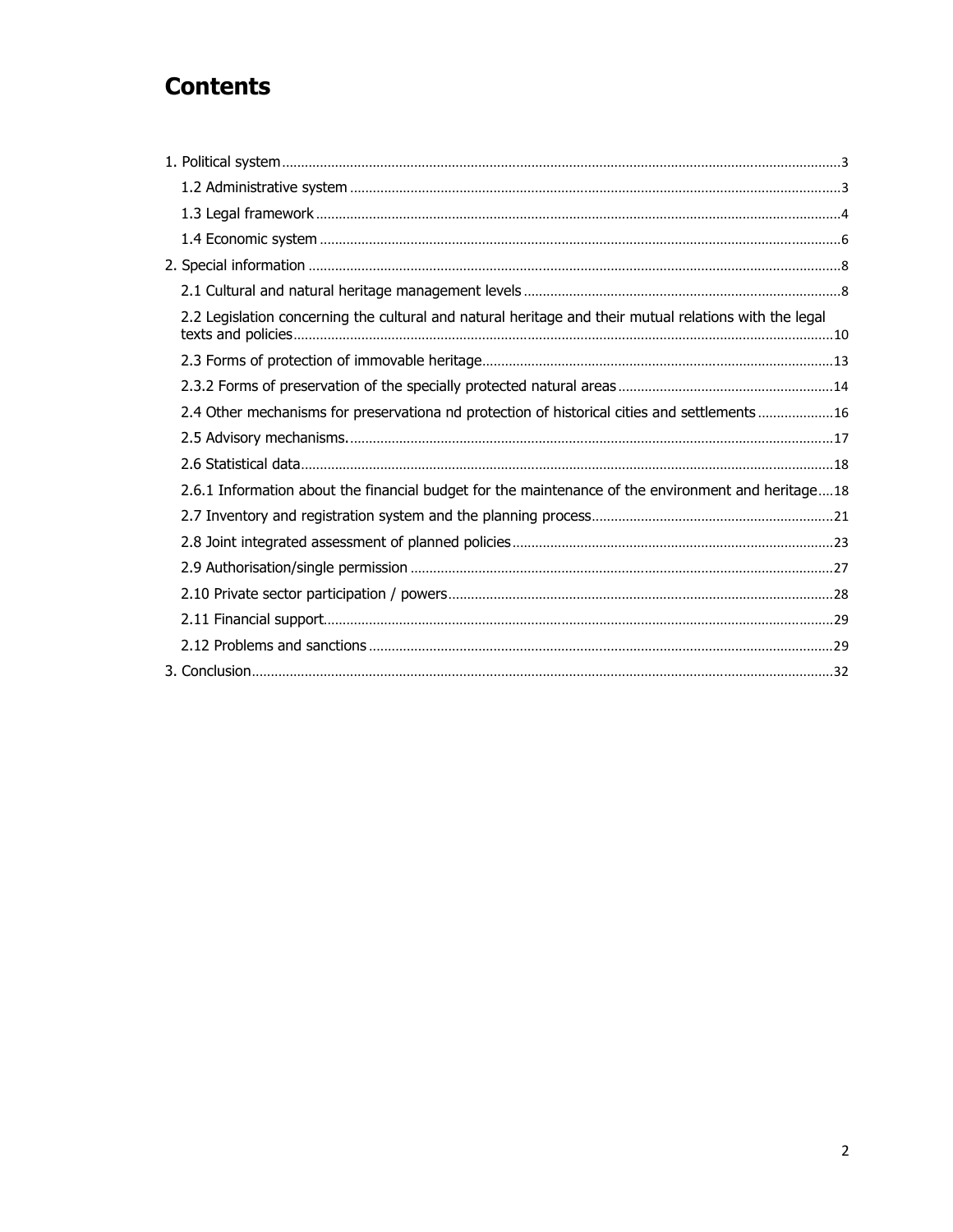# **1. Political system**

### **Constitution of the Republic of Armenia:**

Was adopted on July 5, 1995, in the result of public referendum. On November 27, 2005 and December 6, 2015, Constitutional amendments were respectively adopted in the result of public referendum.

### **Government System:**

President of the Republic is the Head of State. President of the Republic upholds the Constitution. President of the Republic is elected for a term of seven years.

### **Executive Power:**

The highest body of Executive Power is the Government.

The Government develops and implements the internal and external state policy based on its programme. The Government implements the general management of the state government system.

Immediately after the beginning of the term of office of the newly elected National Assembly, the President appoints as a Prime Minister the prime candidate nominated by the parliamentary majority.

### **Legislative Power:**

Legislative power is vested in National Assembly. The National Assembly is the representative body of people. The National Assembly exercises oversight of the Executive power, adopts the state budget and performs other functions as stipulated by the Constitution. The National Assembly is comprised at least from one hundred and one delegates. The National Assembly is elected by proportional vote. The National Assembly is elected for a term of five years. The last elections took part in May of 2012. The next elections are planned on April 2, 2017.

### **Judicial Power:**

In the Republic of Armenia justice is administered only by the courts in line with the Constitution and Laws. In Armenia, courts of common jurisdiction include: fist instance court, courts of appeal and court of cassation. There are also economic, military, as well as other courts prescribed by the law.

### **Administrative-Territorial Division**

The Republic of Armenia is divided into 10 regions: Aragatsotn, Ararat, Armavir, Gegharkunik, Kotayk, Lori, Shirak, Syunik, Tavush, and Vayots Dzor. Yerevan is the capital that has a status of a community. According to the RoA Constitution, the Republic of Armenia guarantees local self-government, which is exercised in the communities. Currently there are 793 communities.

# **1.2 Administrative system**

In the Republic of Armenia, state powers is exercised in line with the Constitution and laws, based on the division and balance of legislative, executive and judicial powers. The Government develops and implements the internal policy of the Republic of Armenia. The Government decides on all the matters of public administration which are not vested in other state or local self-government bodies.

The Government policy in different spheres is developed and implemented by the republican executive bodies, the RoA Ministries and Government affiliated public administration bodies. Republic of Armenia ministries perform their functions in line with the Republic of Armenia Legislation, Republic of Armenia international treaties and other legal acts and within the scope of powers vested in them.

The RoA Government territorial policy is implemented by the governors, who coordinate the activities of territorial services of the executive bodies, unless otherwise provided by the law.

Specific features of territorial administration of the city of Yerevan are stipulated by the Law. Local self-government is exercised in the communities.

The Governor and the Community Head ensure the state cultural policy in the territory of the region and the community. The Governor organizes the construction, preservation and exploitation of cultural facilities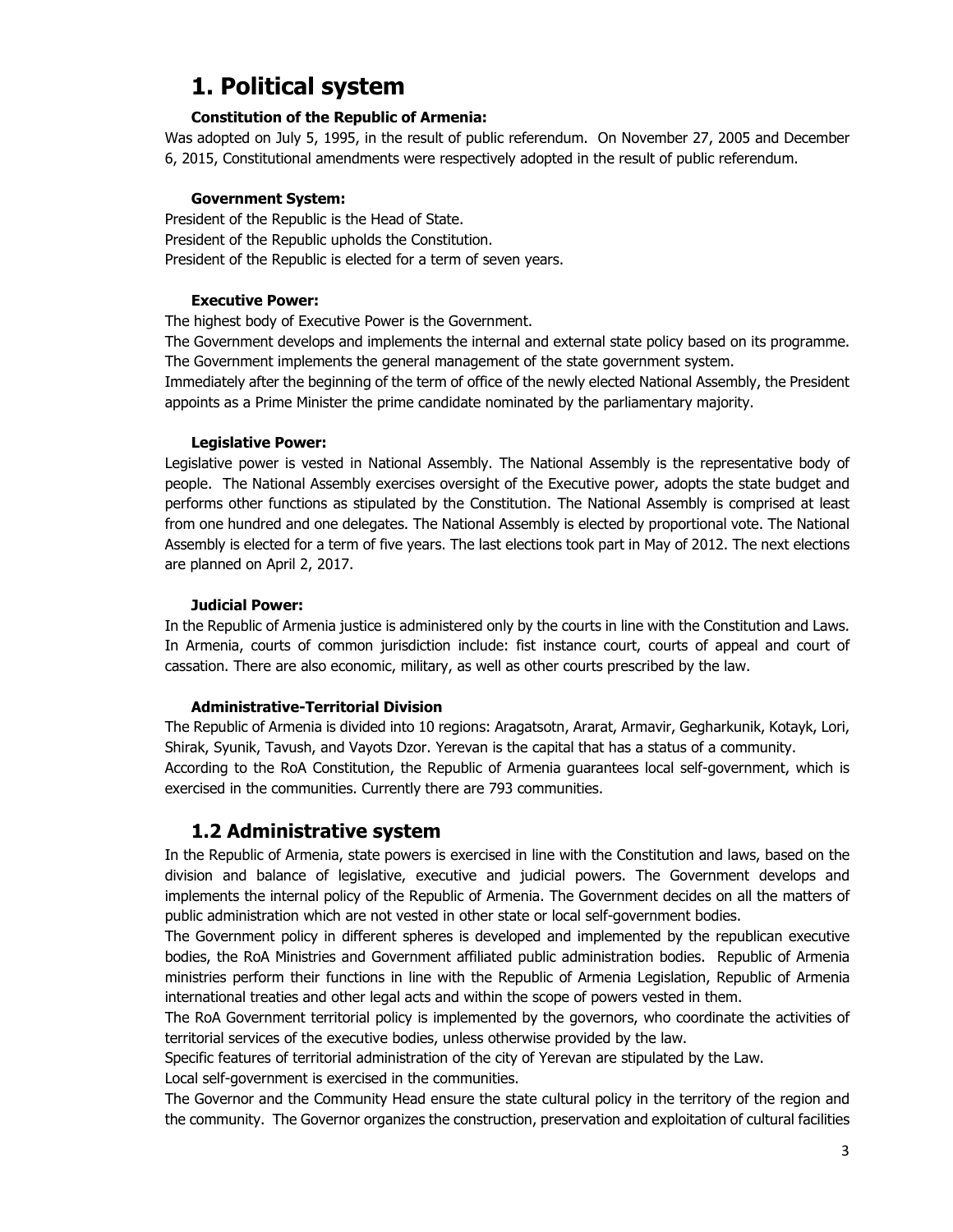under the regional supervision, creation of recreation zones, contributes to the rehabilitation and promotion of national ceremonies, has powers in the sphere of preservation and use of the cultural and historical heritage situated on the area of the region defined by the law.

As a mandatory power, the Community Head organizes and manages the activities of cultural organizations and the renovation and exploitation of the cultural objects under the community supervision. As a voluntary power, he/she supports the development of national crafts, folk art and amateur activities and the preservation of historical and cultural monuments located on the community territory.

Issues related to cultural heritage, protection of the environment, spatial planning development and implementation, development and improvement of the respective legal framework are in particular dealt by the RoA Ministry of Culture, The RoA Ministry of Nature Protection, the RoA Ministry of Territorial Administration, the RoA Ministry of Economy, the RoA Ministry of Justice, the RoA State Committee of Urban Planning and the State Committee for State Property affiliate to the Government.

Cooperation between the above mentioned agencies in the cultural heritage field is exercised by the RoA Presidential Decrees, RoA Government Decrees and procedures, within the **interagency commissions and working groups** created by the decisions of the RoA Prime Minister, including:

- I**nteragency Archaeological Commission** affiliate to the RoA Ministry of Culture.
- **Interagency Commission for Coordination of Temporary Land-Use Schemes** affiliate to the RoA Ministry of Territorial Administration.
- **Interagency Commission for Coordination of the RA Community (settlements) urban development projects adjacent to the** State Urban Development Committee Affiliate to the RoA Government
- **Interagency Commission for Providing the Land of the Specially Protected Natural Areas for Lease and (or) with a Right to Construction** acting adjacent to the RoA Ministry of Nature Protection.

## **1.3 Legal framework**

Legal relations in the sphere of **cultural heritage** are regulated by normative legal acts, the RoA Civil Code, the RoA Code of Administrative Offences, the RoA Criminal Code, the decisions of the RoA Government, normative and technical documents, spatial planning documents, concepts, target programmes, as well as legal acts of agencies and other legal acts and international treaties.

Improvement of the legal framework of this sphere is made through making amendments and addenda to the acting legislation, as well as adoption of new laws and other normative acts.

Laws and other legal acts **that regulate the sphere of historical and cultural heritage preservation**  are in line with the RoA Civil Legislation that regulates the property rights, according to which no special status (privileges or additional rights) are stipulated for the owners, users or state bodies using those heritage objects. No special status (privileges and or additional rights) are also stipulated by the tax legislation, while the customs legislation provides some privileges for the persons who export or import historical and cultural heritage objects. The laws foresee additional obligations both for the owners and users of the cultural and historical heritage objects and for state and local agencies and their officials. In addition, administrative and criminal liability is foreseen for the cases of violating the laws on the protection of historical and cultural heritage. Currently, the new RoA Draft Code of Administrative Offences is being discussed, which is expected to significantly add the forms and sizes of liability for the infringement of the legislation regulating the preservation of historical and cultural heritage.

### **The Republic of Armenia has signed and ratified several international conventions (see chart N 1).**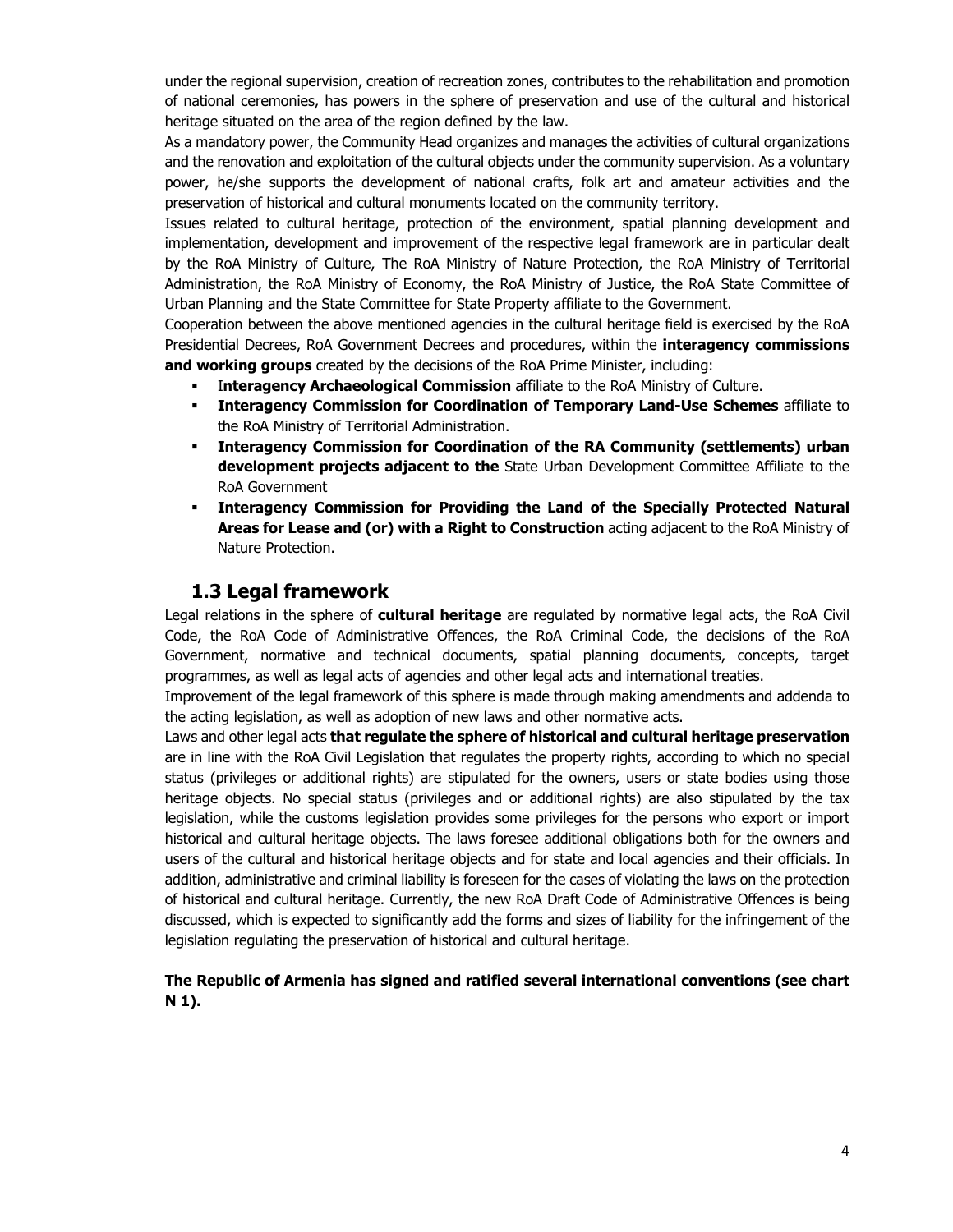| N              | Name of the convention.                                                                                                                     | <b>Adoption</b><br>date | The<br><b>Republic of</b><br><b>Armenia</b><br>acceded                                       |
|----------------|---------------------------------------------------------------------------------------------------------------------------------------------|-------------------------|----------------------------------------------------------------------------------------------|
| $\mathbf{1}$   | Hague Convention for the Protection of Cultural Property in<br>the Event of Armed Conflict                                                  | 1954                    | 1993<br>September 5                                                                          |
| $\overline{2}$ | European Cultural Convention, Paris                                                                                                         | 1954                    | 1997<br>February 18                                                                          |
| 3              | Paris Convention on Means of Prohibiting and Preventing The<br>Illicit Import, Export and Transfer of Ownership of Cultural<br>Property     | 1970                    | 1993<br>June<br>22                                                                           |
| $\overline{4}$ | Convention concerning the Protection of the World Cultural<br>and Natural Heritage, Paris                                                   | 1972                    | 1993<br>December 5                                                                           |
| 5              | Convention for the Protection of the Architectural Heritage of<br>Europe, Granada                                                           | 1985                    | 2009<br>June<br>1                                                                            |
| 6              | CoE Framework Convention on the Value of Cultural Heritage<br>for Society, Faro                                                             | 2005                    | 2012                                                                                         |
| $\overline{7}$ | European Charter for Local Self-Government                                                                                                  | 1985                    | 2001<br>December 4                                                                           |
| 8              | Additional Protocol to the European Charter of Local Self-<br>Government on the right to participate in the affairs of a local<br>authority | 2009                    | Armenia<br>ratified it on<br>May 13, and<br>the RoA NA<br>adopted it on<br>June 19,<br>2013. |
| 9              | European Convention on the Protection of the Archaeological<br>Heritage, Valletta                                                           | 1992                    | 2005<br>June<br>18                                                                           |
| 10             | Convention on Biological Diversity                                                                                                          | 1992                    | March<br>1993<br>31                                                                          |
| 11             | European Landscape Convention, Florence                                                                                                     | 2000                    | 2004<br>February 18                                                                          |
| 12             | Convention for the Safeguarding of the Intangible Cultural<br>Heritage, Paris                                                               | 2003                    | 2006 March<br>21                                                                             |
| 13             | Convention on the Protection and Promotion of the Diversity<br>of Cultural Expressions                                                      | 2005                    | 2007<br>February 27                                                                          |

|  | Chart 1. European and UNESCO Conventions to which the Republic of Armenia has joined: |  |  |
|--|---------------------------------------------------------------------------------------|--|--|
|  |                                                                                       |  |  |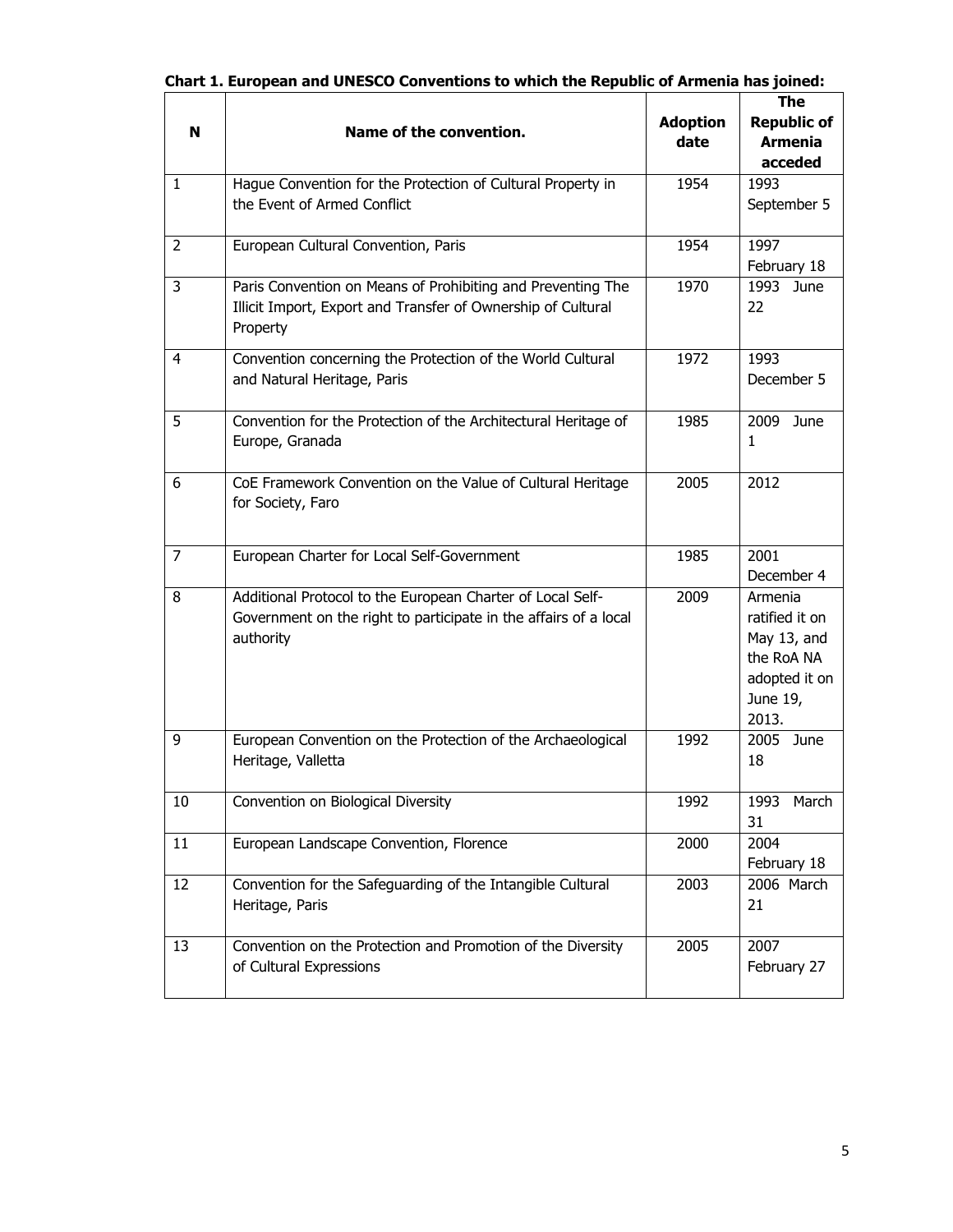| Chart 2. RoA Laws in the cultural heritage preservation field. |  |
|----------------------------------------------------------------|--|
|----------------------------------------------------------------|--|

| N              | Name of the RoA Law                                                  | <b>Year of adoption</b> |
|----------------|----------------------------------------------------------------------|-------------------------|
|                | Land Code                                                            |                         |
| $\overline{2}$ | Law on Urban Development                                             | November 6<br>1995      |
| 3              | Law on Arms                                                          | 1998 p July 3           |
| 4              | Law on preservation and use of the immovable historical and cultural | 11 November<br>1998     |
|                | monuments and historic environment                                   |                         |
| 5              | The basics of cultural legislation                                   | 2002<br>November 20     |
| 6              | RoA Law on historical and cultural monuments that are considered as  | 2003<br>April 11        |
|                | state property and are not subject to alienation                     |                         |
| $\overline{7}$ | Law on tourism and tourist activities                                | December 17<br>2003     |
| 8              | Law on archives                                                      | 2004<br>8-n June        |
| 9              | Law on export and import of cultural values                          | 2004 December 6         |
| 10             | Law on mandatory copies of documents                                 | 2005 p June 4           |
| 11             | Law on specially protected natural areas                             | November 27<br>2006     |
| 12             | Law on non-tangible cultural heritage                                | 2009<br>October 8       |
| 13             | Law on libraries and library work                                    | March 21<br>2012        |

## **1.4 Economic system**

Over the past 15 years, the RoA economy has been continuously growing and developing. After the deep recession of 1991-1993, the economic indicators increased more than 3 times, in the result of which the created added value significantly exceeded the level of the recent Soviet years. The average annual economic growth in 1995-2008 was 9%, and in 2001-2007, the annual average was 13 percent.

The economic growth in 2008 significantly slowed down compared with previous years. Already in the last quarter the economy began to suffer the effects of the global financial crisis. In the result, the annual growth was 6.8 percent. However, the level of new output or incomes created in the country in 2008, as a result of continued growth in previous years, was more than double in real terms than in 2002, about 3 times more than the levels in 1995 and about 1.7 times more as compared to 1990 levels.

After the global financial crises, qualitative shifts occurred in the economic growth structure of the city. Although economic growth rates were lower than pre-crisis growth rates, however a more significant role in the structure of the productive sectors of the country's economic growth was vested in more industrial branches. As a result, economic growth in 2013 was mainly due to the export sectors - industry and agriculture. The pre-crisis level of GDP was restored in 2013, accompanied by recovery indicators in all sectors of the economy except for construction.

The economic recovery continued in 2014, yielding the pace of recovery of previous years. 2014 modest economic growth was accompanied with low domestic and relatively high foreign demand. Driven mainly by external developments, the growth of exports slowed down in 2014 and the GDP growth was due to the non-exportable sector growth. In 2014, the GDP grew by 3.4% in real terms constituting 10880 million, while the GDP in 2014 amounted to US \$ 3610 per capita. In 2014, the services sector contributed to the GDP growth by an increase of 5, 4 percent.

The government reviewed the "Sustainable Development Program" (SDP) adopted in 2008, taking into account the new developments and realities of the global financial crisis and approved long-term strategic development plan for the 2014-2025 period (ADS), where the country's socio-economic development priorities, objectives, main development impediments and limitations, key reforms and policy tools to rich priority aims are set.

As the primary guide of the Government activity, ADS is based on the following four priorities: employment growth, human capital development, improvement of the social security system and modernization of the institutional management system.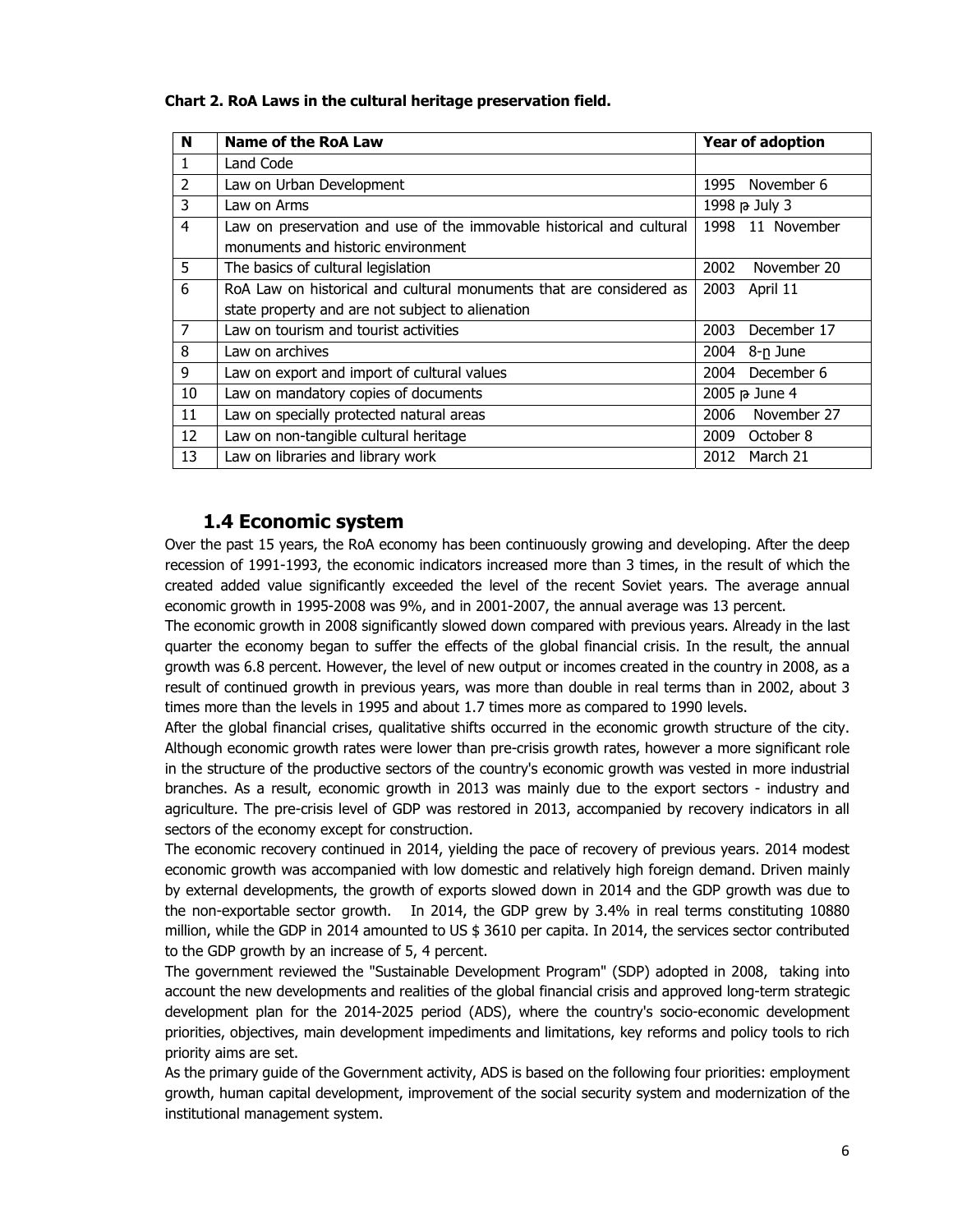The preservation of tangible and non-tangible cultural values, implemented on the part of the state during the recent years, improvement of the quality of human resources and their social status, as well as the implementation of measures aimed at ensuring access to cultural heritage, including promotion of targeted measures to promote cultural tourism, will continue.

 According to ADS, inclusion of historical and cultural monuments in touristic tours and organization of various events, as well as the establishment of craft centres are considered as the main issues of this direction. In particular, it is planned to implement a monitoring of 1000-1500 monuments and archaeological sites in 2014-2025, in the result of which priorities for the rehabilitation of monuments shall be determined and clear descriptions of the form and utilization rules shall be defined. In the result of the monitoring a new procedure for maintaining a cadastre of historical and cultural monuments shall be introduced. According to preliminary assessment, it is expected to hold rehabilitation works (enforcement, improvement) of 10-15 monuments, and to include 15-20 monuments and archaeological sites into the touristic routes.

The development of tourism will be in areas that have potential for development (recreational resources, cultural and natural monuments, etc.).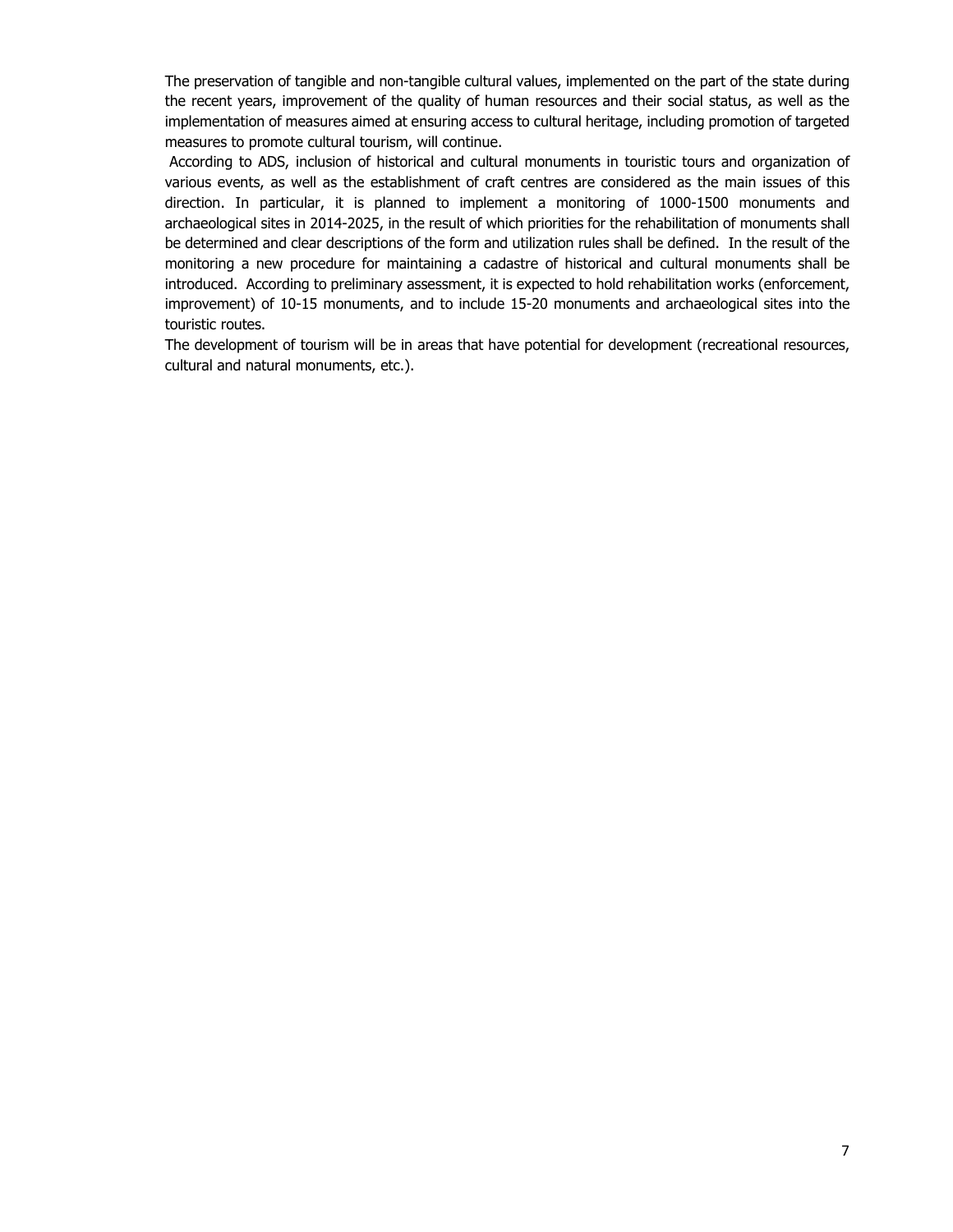# **2. Special information**

# **2.1 Cultural and natural heritage management levels**

### **Levels of the Cultural and Natural Heritage Preservation and Utilization sphere are:**

- Government of the Republic of Armenia
- Republican bodies of public administration (ministries of culture and environmental protection, the State Urban Planning Committee affiliate to the Government, regional (marzes) government bodies
- Local Self-Governmental Bodies

**The RoA GOVERNMENT** ensures the implementation of state policy in the sphere of preservation and use of cultural heritage, approves the republican and regional state programmes in the sphere of preservation and use of cultural and natural heritage, creates historical, cultural and natural reserves and approves their statutes, **in exceptional cases** provides permits to transfer or alter monuments of republican significance.

**The RoA MINISTRY OF CULTURE is** a state authorised body in the sphere of culture that develops and implements the RoA policy in the sphere of culture and information. Together with the territorial bodies of public administration it ensures the implementation of state cultural territorial policy. Develops programmes for the creation, preservation, protection, study, use and popularization of the Republic of Armenia cultural heritage, the principles, rules, norms and criteria for the registration, preservation, and use and restocking of the historical and cultural heritage, approves the projects for the monuments' preservation zones and defined their preservation regime. The RoA Ministry of Culture carries out the above mentioned functions through the respective deputy minister coordinating the historical and cultural heritage sphere, structural and separated divisions.

- **The Department of Cultural Heritage and Folk Art drafts concepts on and strategy on the** cultural heritage preservation and popularization and legal acts and other documents regulating the cultural heritage. It also presents recommendations on the need of making amendments and addenda to the current documents, ensures the application of legal acts and performs the analysis of state policy in the field of cultural heritage.
- **The Agency for the Protection of Monuments of History and Culture** organizes the state registration, preservation and use of the Republic of Armenia historical and cultural immovable monuments and specially preserved historical and cultural sites. Approves the preservation zone projects for the immovable monuments and especially protected historical and cultural sites and determines their protection regimes in the prescribed manner. After receiving the approval from the scientific-methodological board acting under the Minister, provides permits (agreement) for the planning and construction of settlements with immovable historical and cultural monuments, as well as for the reinforcement, rehabilitation, and alteration and improvement projects for individual constructions and complexes that are immovable historic and cultural monuments.
- The Agency consists of two– preservation and use of monuments and historical sites and rehabilitation of monuments-divisions and territorial subdivisions with 30 employees.
- **Agency for the Protection of Cultural Property ensures** the legitimacy of import and export of cultural property in and out of the Republic of Armenia. It adopts decisions about the possibility or impossibility of export and temporary export of cultural values out of the RoA territory.
- **Cultural Values Expertise Centre SNCO w**hich carries examination of movable cultural property.
- **Service for Protection of Historical Environment and Historical-Cultural Museum Reserves SNCO**

Implements the preservation, study, popularization and utilization of state-owned historical, archaeological, architectural, immovable monumental groupings and memorial complexes, historical and natural environment, historical and cultural lands, terrain images / landscapes / and cultural heritage.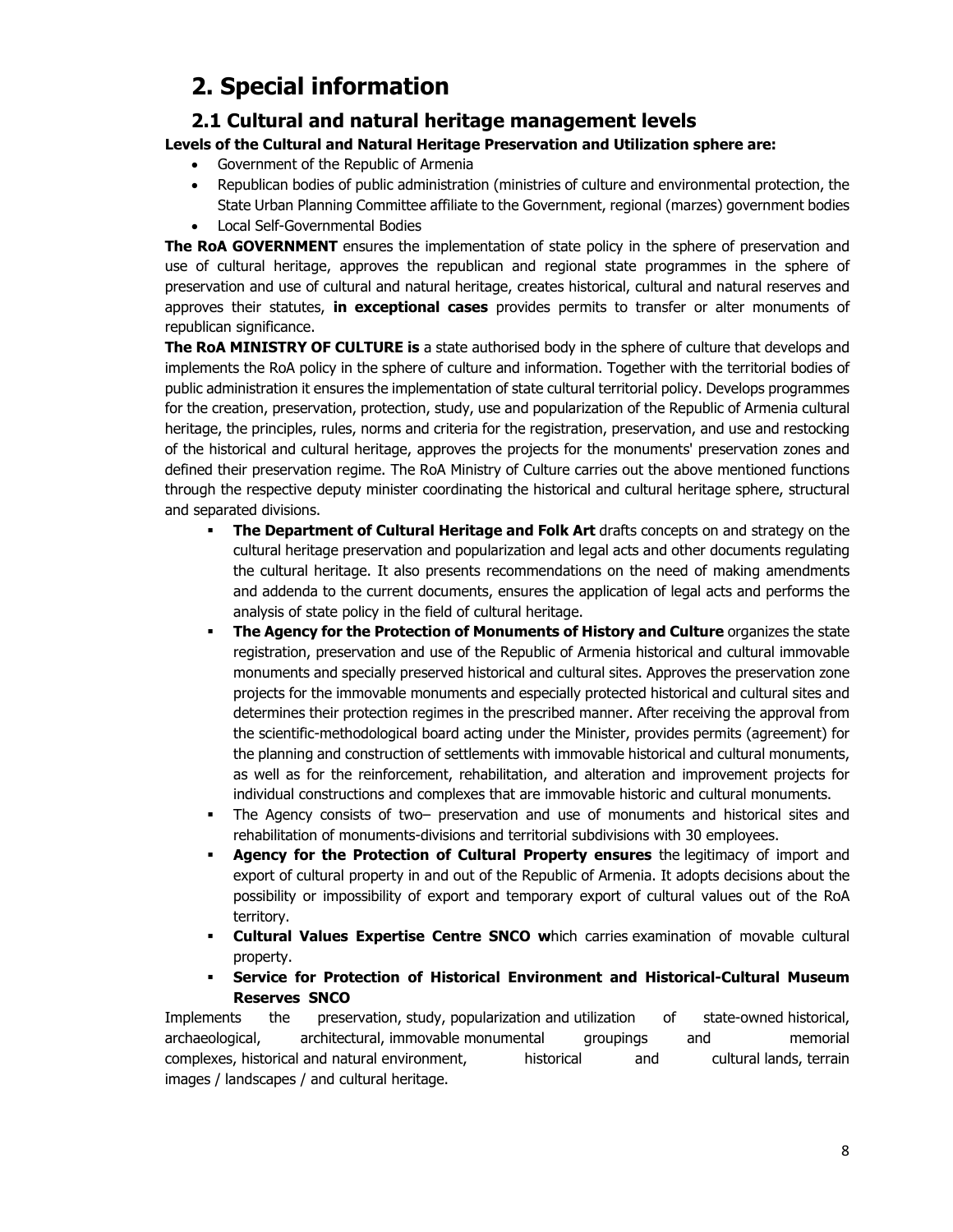### **Scientific Research Centre of the Historical and Cultural Heritage SNCO**

Performs detection, registration, research, documentation and certification of objects of historical value, preparation of state inventory lists of historical and cultural monuments, design and release of preservation zones, preparation and digitalization of scientific-information data-base, preparation of the Armenian Almanac, creation of "Monument" yearbook, excavations of endangered and rehabilitated monuments, establishes the state cadastre of monuments, implements trainings of historical and cultural heritage sphere personnel; performs anthropological and archaeological laboratory examinations of movable and unmovable historical and cultural monuments and restoration of archaeological artefacts, preparation of their paintings, performance of historical and cultural, culturology and archaeology expertise, preparation of cultural tourism development projects, preparation and sale of cultural monuments models and souvenirs.

**ROA MINISTRY OF NATURE PROTECTION is** an authorised public administration body in the field of natural heritage /hereinafter: specially protected natural areas (SPNA)

Measures implemented in this sphere are targeted to the improvement of the system of management of specially protected natural areas (national parks, preserves, and natural monuments), creation of new SPNAs, preservation, reproduction, scientific research, and the capacity development for sustainable use of natural resources. (Consider Article 18 on Law on Monuments)

Currently specification of SPNA limits and mapping, creation of new specially protected natural areas, protection and coordination of scientific research, as well as work of improving the legislation that regulates the field are in process. The RA Ministry of Nature Protection performs the mentioned functions through a detached division:

**Bioresources Management Agency** participates in the evaluation of the states of ecosystems, scientific substantiation and forecasts and implementation of projects, preparation of proposals on the use of ecosystems and their reproduction based on their territorial and functional features, ensures the implementation of scientific and experimental measures in the sphere of use and reproduction of ecosystems and their natural resources.

#### **The aims and objectives of the Agency include:**

a) Ensuring scientific research, conservation, reproduction and sustainable use of natural ecosystems of the Republic of Armenia, including forests, landscape and biodiversity, flora and fauna and natural heritage, as well as management support in the areas of public policy and support to the formation and implementation of state policy in those fields;

b) Ensuring the preservation and reproduction of ecosystems and their bio-resources;

c) Ensuring the creation and maintenance of flora and fauna inventory, information data base and biological resource inventory;

d) Creation and implementation of biodiversity monitoring system;

e) Providing justification for the establishment of permissible limits for the use of flora and fauna natural resources;

f) Coordination of work in the sphere of protection and sustainable use of specially protected natural areas.

**STATE URBAN DEVELOPMENT COMMITEE AFFILIATE TO ROA GOVERNMENT** is an authorised state body in the sphere of urban development. (Main functions include development of state policy in the spheres of urban development, architecture and construction, spatial planning, coordination of urban development activities in special urban development regulation facilities.

Among the main goals of the Committee are the balancing of the country's resettlement system, overcoming the differences of spatial development, multipolar spatial development, ensuring security and development of urban development systems, promotion of sustainable development of settlements, increase their uniqueness and attractiveness, urban development rehabilitation of historical and cultural environments, formation of the "green urban development" principle, ensuring harmonious and complementing development of natural and cultural landscapes and preservation of spiritual and cultural traditions of the national architecture.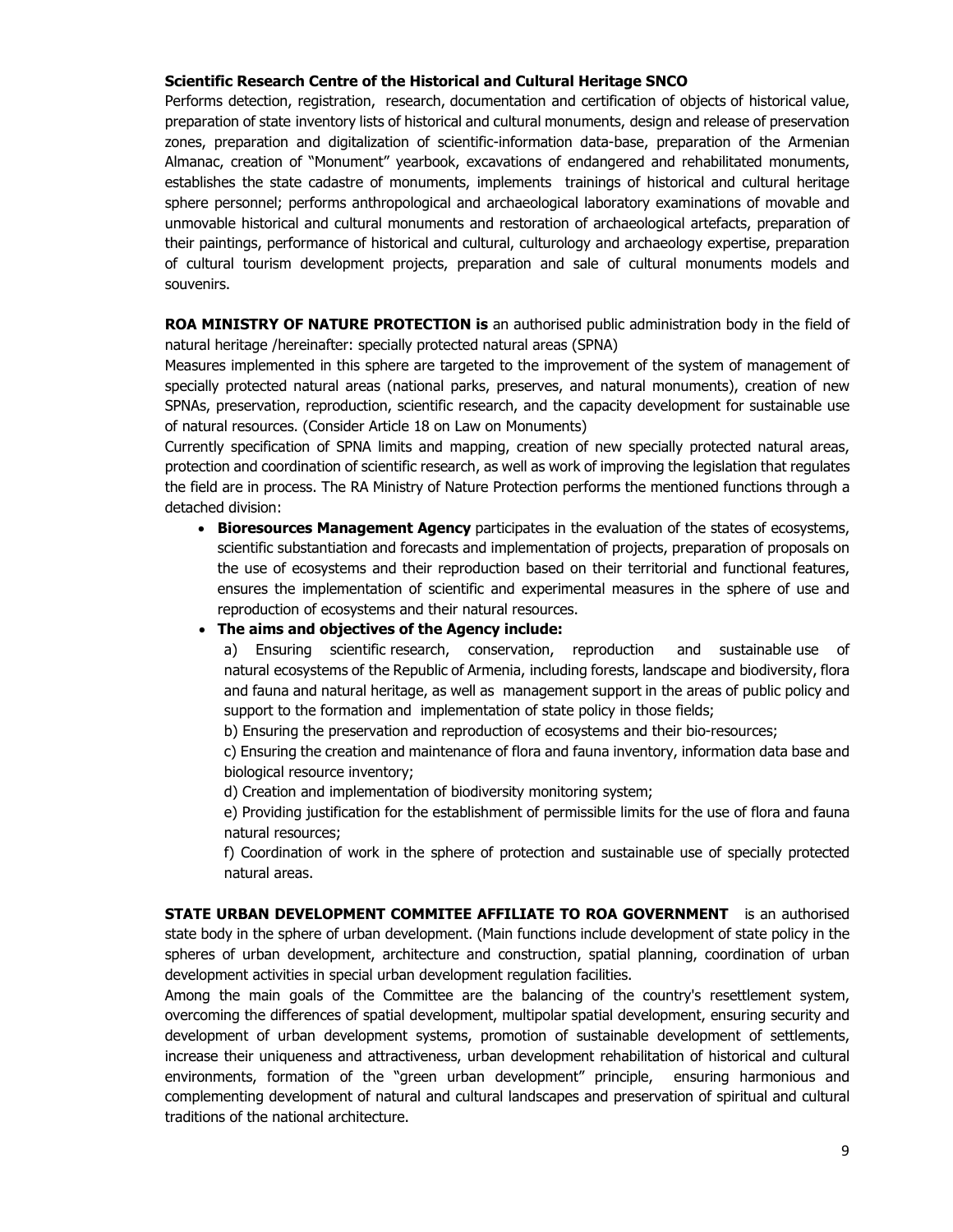The State Urban Development Committee is responsible for the implementation of European Landscape Convention in Armenia.

### **Bodies for territorial government include: mayors (regional administration) offices – divisions or departments of culture, urban planning and architecture in their staff.**

Regional administrations ensure supervision of the compliance with the RoA Legislation on preservation and use of monuments on the territory of the region, coordinate the joint activity of respective services of the RoA Ministry of Culture and local self-government bodies in the sphere of preservation and use of monuments and undertake measures for their preservation and use.

### **Local Self-Government Bodies include: urban and rural community offices, including their urban planning and architectural divisions and head architectures.**

They support to the protection of monuments that are owned by the state and are not used and insure the application of special regime requirements defined in the monument preservation zones on the territory of their community. Arrange the reinforcement and rehabilitation of the monuments of local significance and site improvement works, suspends the construction, agricultural or other works in the manner prescribed by legislation, if those undermine or risk undermining the safety of the monument and its protection zone. In the field of urban development, the main goals of local self-government bodies include the development of local level spatial planning documents (general plan and zoning project of the community) and insuring the urban development activities in line with the requirements established by those documents. The Community Head powers include: alienation of the land, provision of architectural and planning task for construction planning, provision of permits for construction or demolition, documenting the exploitation of the finalized construction, etc.

The Community Head supervised the performance of architectural and planning tasks assigned to the construction companies, and the application of requirements of the urban development regulation of the settlement, the purposeful used of the land and the assets fixed to them, as well as prevents and stops the cases of illegal constructions and ensures the elimination of their consequences as prescribed by the law.

# **2.2 Legislation concerning the cultural and natural heritage and their mutual relations with the legal texts and policies**

Legal regulation of the cultural heritage sphere is implemented according to the **Republic of Armenia Constitution, laws, the RoA Government decisions, administrative and other legal acts and international treaties.** 

**According to the RoA Constitution,** historical and cultural monuments and other cultural values are under the care and protection of state.

**The RoA Criminal Code** does not provide a separate part or chapter for the violations concerning the protection of cultural heritage, however respective Articles are provided which entail liability for the harm or destruction to the natural objects or historical and cultural monuments that are under the preservation of the state.

**The RoA Civil Code** sets an Article on taking back the cultural values used and stored in a wasteful manner and regulates the issues of intellectual property and copy right

**The RoA Law on Basics of Cultural Legislation** defines the problems of the RoA cultural legislation, the principles of sate cultural policy, the aims of state cultural policy, activities of the state in the sphere of culture, including the preservation of cultural heritage, powers of state and local self-government bodies, funding of culture and cultural activities, activity types of non-governmental cultural organizations and the main directions for international cooperation in this field.

**The RoA Law on The Protection and Usage of Historical and Cultural Monuments and Historical Landscape (1998)** defines the concept of "historical and cultural monuments", objects and subjects of the sphere of preservation and use of monuments, classification of monuments, powers of public administration and local self-governmental bodies in the sphere of protection and use of monuments, provisions on the state registration of monument, examination, preparation and approval of monuments' lists, protection of the monuments and historical environment, permits for exploration and archaeological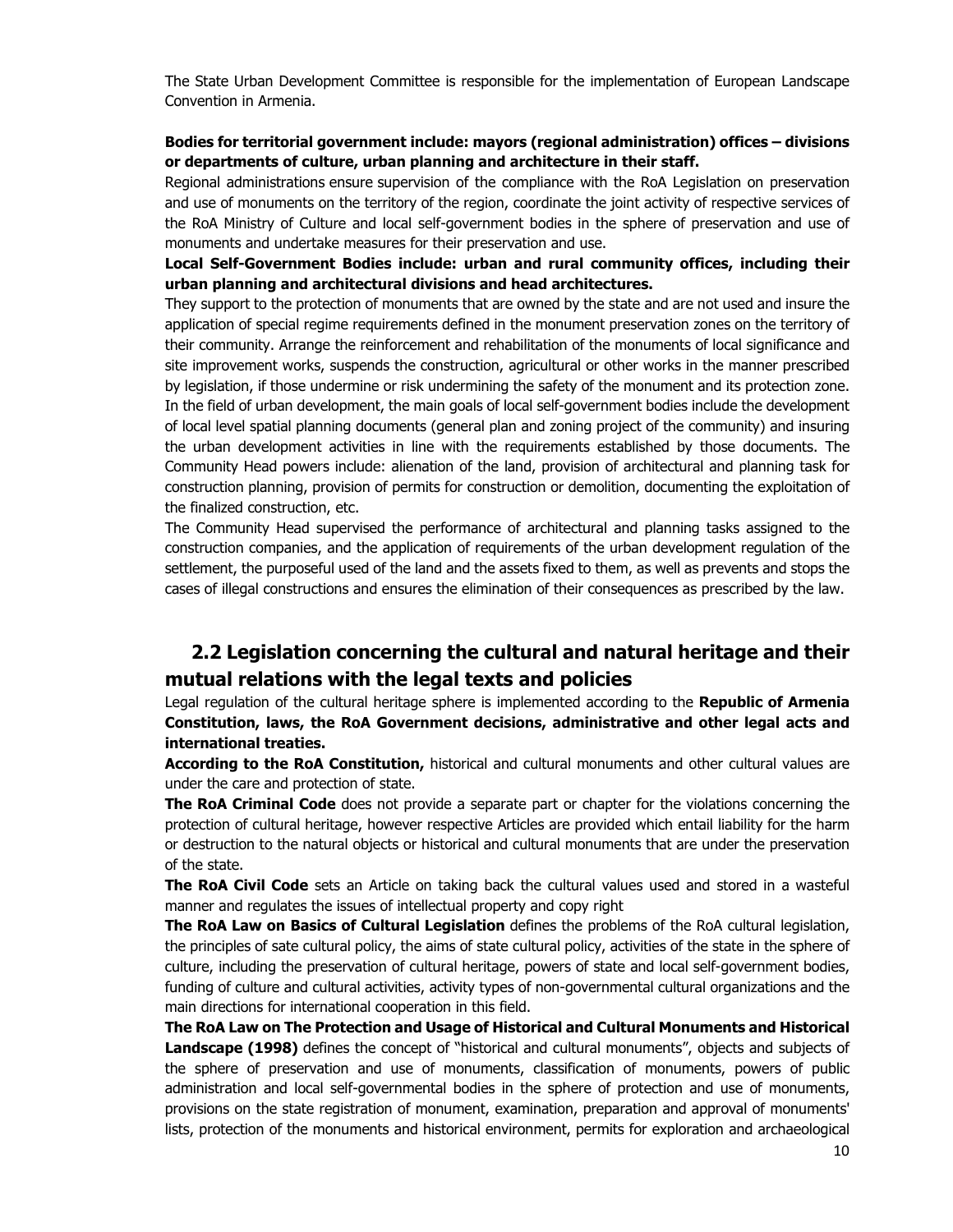excavation and their implementation, monuments reinforcement, repair, restoration, transportation and change of their property rights, financing of the monuments protection and use and stipulating the responsibility for safe preservation.

In order to ensure the enforcement of this law, the government approved the **procedures on "State Registration, Study, Protection, Reinforcement, Repair, Restoration and Use of Immovable Historical and Cultural Monuments" and on "Transportation and Transformation of the Immovable Historical and Cultural Monuments".** 

**The RoA Law on State Owned Historical and Cultural Immovable Monuments Not Subject to Alienation (2007)** regulates the state owned historical and cultural immovable monuments of the Republic of Armenia according their type:

1) Ancient, old and medieval period monuments with their occupied and separated areas;

2) New and modern period monuments with their occupied and separated areas.

In order to ensure the application of this law, by the decision of the RoA Government "The List of State Owned Immovable Monuments not Subject to Alienation" was established.

The State list of RoA sate owned historical and cultural immovable monuments not subject to alienation **includes 18935 monuments with 6145 preservation units.** 

**The goal of the RoA Law on Import and Export of Cultural Property (**2004) is to contribute to the protection of the Republic of Armenia cultural heritage, prevent the illegal export and import of cultural values and illegal shift of ownership right towards those values. This Law classifies the cultural values, the types of objects of cultural significance, defines the public administration bodies that regulate and supervise the export and import of cultural values, the procedures for temporary import and export of cultural values, the prevention of illegal transfer of ownership right towards cultural values, the duty set for the cultural values and the liability for the violation of legislation on the import and export of cultural values. No customs duty is charged during the import and export of cultural values.

**RoA Law on Libraries and Library Work (2012),** which regulates the grounds for preservation and popularization of ancient books, written monuments and mandatory copies that constitute a part of cultural heritage.

**RoA Law on Copyright and Related Rights** regulates the relations connected with the generation and use of authors' rights.

**RoA Law on Archives** regulates the procedure for stocking, registration, preservation and use of the Republic of Armenia archive collection and archive documents (irrespective of the property rights towards them), accessibility and use of archive documents, the liability for breaching the RoA Legislation on Archives. The application of this law is ensured by the RoA Government decisions on the "Exemplary list of archive documents with the mentioned preservation dates" and "The procedure of funding the preservation of the RoA Archive collection".

**The RoA Law on Obligatory Copy of Documents** regulates the legal, financial and economic relations originating in connection with the permanent maintenance, registration, preparation of bibliography and public use of the national heritage.

The RoA Law on **Specially Protected Natural Areas (**2006) defines the **specially protected natural areas as** the legal basis of state policy for normal development, restoration, preservation, reproduction and use of ecosystems, natural complexes and separate objects that have environmental, economic, social, scientific, health and recreation value.

 The law defines about 30 concepts, including: a national park, object of nature, specially protected natural area, nature monument, state preserve, state sanctuary, landscape, etc. Some of the concepts are in line with the provisions of the **RoA Law on The Protection and Usage of Historical and Cultural Monuments and Historical Landscape.**

**The RoA Law on Urban Development (1998)** regulates the sphere of urban development. According to the law the urban development documents are divided into two groups – **urban development planning (or spatial planning) and architectural and construction documents.**

**Urban development planning (or spatial planning) documents include:** 

a) Republic of Armenia general plans for resettlement and territorial organization;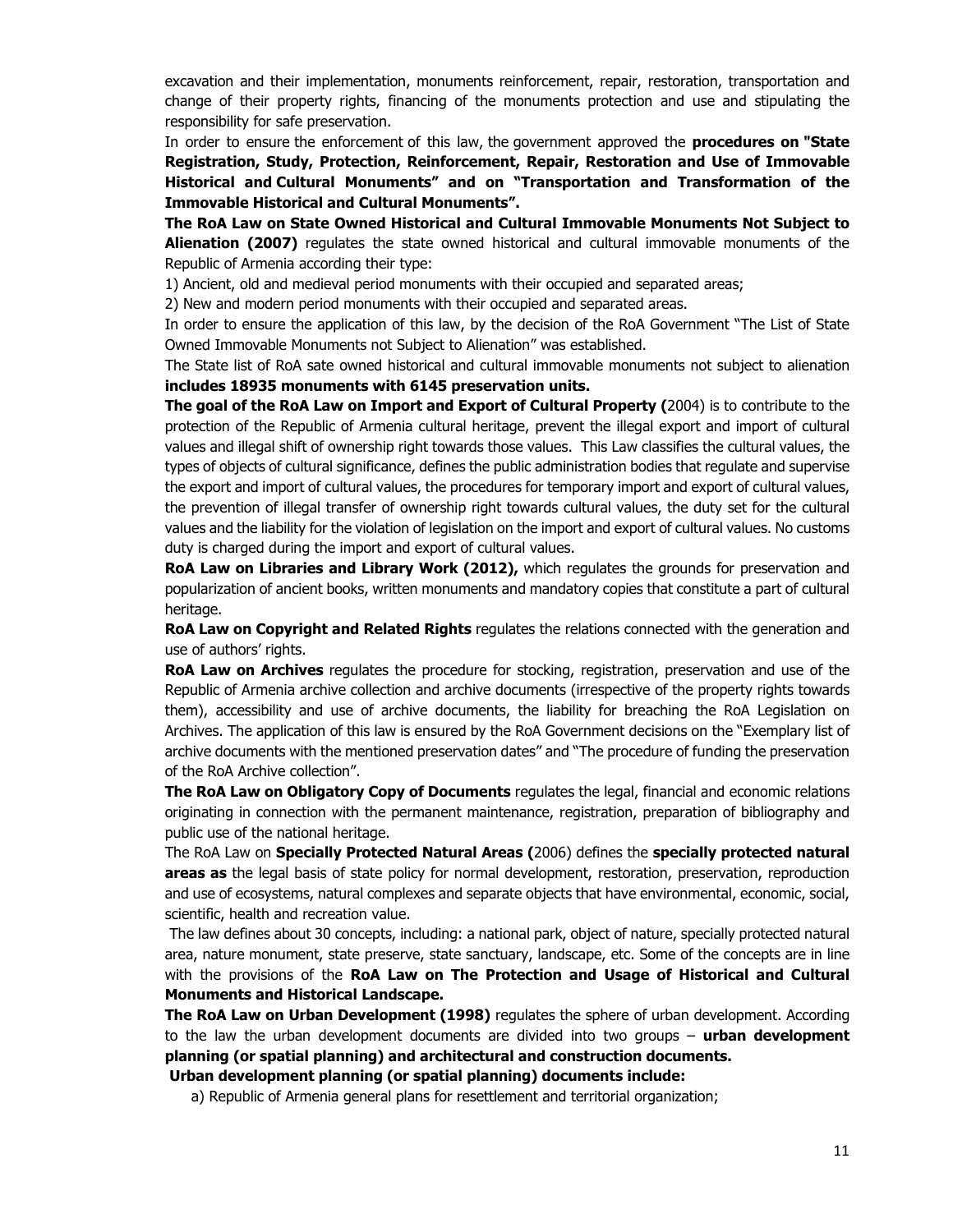b) Territorial project plans of the Republic of Armenia regions, and plans including territories of more than one community;

c) General plans of the Republic of Armenia settlements;

d) Zoning plans;

e) Plans for the historical and cultural justification of the settlements, protection zones of immovable historical and cultural monuments and the **specially protected natural areas;**

f**) Projects for t**erritorial organization of l**andscape, health, recreation** and other functional systems, as well as allocation of the industrial capacity, engineering, transport, communal and social infrastructures for the republic and separate administrative-territorial units or their groups.

The implementation of E and C points of the urban development planning documents relates to the provisions of **RoA Laws on the Protection and Usage of Historical and Cultural Monuments and Historical Landscape and Specially Protected Natural Areas.**

According to law the general plan of a community (settlement), based on the factual analysis and the complex assessment of territorial resources and construction, justifies and consolidates the community spatial development directions, determines the installation and development of social, cultural, industrial, agricultural, environmental, engineering and transportation systems, protection of the area from natural and manmade hazardous phenomena, **measures** for the protection of natural landscapes, natural monuments, and **historical and cultural heritage**; through basic zoning regulates the issues connected with the use of various lands of targeted and functional significance within the settlements and their boundaries that are objects for urban development actions, defines the mandatory requirements towards them and the sequence for the sales and construction of those territories.

**According to the RoA Law on Profit Tax,** income includes compensation received for the use or the right to use any copyrights on the pieces of literature, art or science, of any patents, trademarks, projects or models.

**According to the RoA Law on Property Tax,** cultural organizations and state owned historical and cultural monuments are exempt from property tax.

Provisions connected with the sphere of preservation of cultural heritage are also included in:

- **RoA Law on Local Self-Government in the City of Yerevan,**
- **RoA Land Code,**
- **RoA Water Code,**
- **RoA Forest Code,**
- **RoA Civil Code,**
- **RoA Code of Administrative Offenses,**
- **RoA Criminal Code,**
- **RoA Customs Code.**

Currently, upon the initiative of the RoA Ministry of Culture processes are implemented targeted at the improvement of the legal framework, in particular:

 Paragraph 8 of the RoA Government Protocol Decision N 36, adopted on September 15, 2016 approved the **2016-220 Strategy for Preservation, Use and Popularization of the Historical and Cultural Monuments ,** according to which 20 actions are planned, which include: adoption of legal acts (laws, RoA Government Decisions, RoA Ministerial Orders) and concrete projects concerning the sphere, in particular, the **2017-2025 Action Plan Promoting the Archaeological Development of the Republic of Armenia –** supplementing the state inventory lists of historical and cultural monuments, creation of historical and cultural preserves, approval of an exemplary sample for information billboards in the territories of monuments, extension of mutual connections between the projects on preservation and use of historical and cultural immovable monuments and historical environment and tourism infrastructure development projects. In order to promote the preservation and development of the monuments, the strategy aims to perform works of creating preserves (7 preserves until 2020).

 Amendments are being made in the **RoA Law on The Protection and Usage of Historical and Cultural Monuments and Historical Landscape, the RoA Law on Historical and Cultural Monuments that are Considered as State Property and are not Subject to**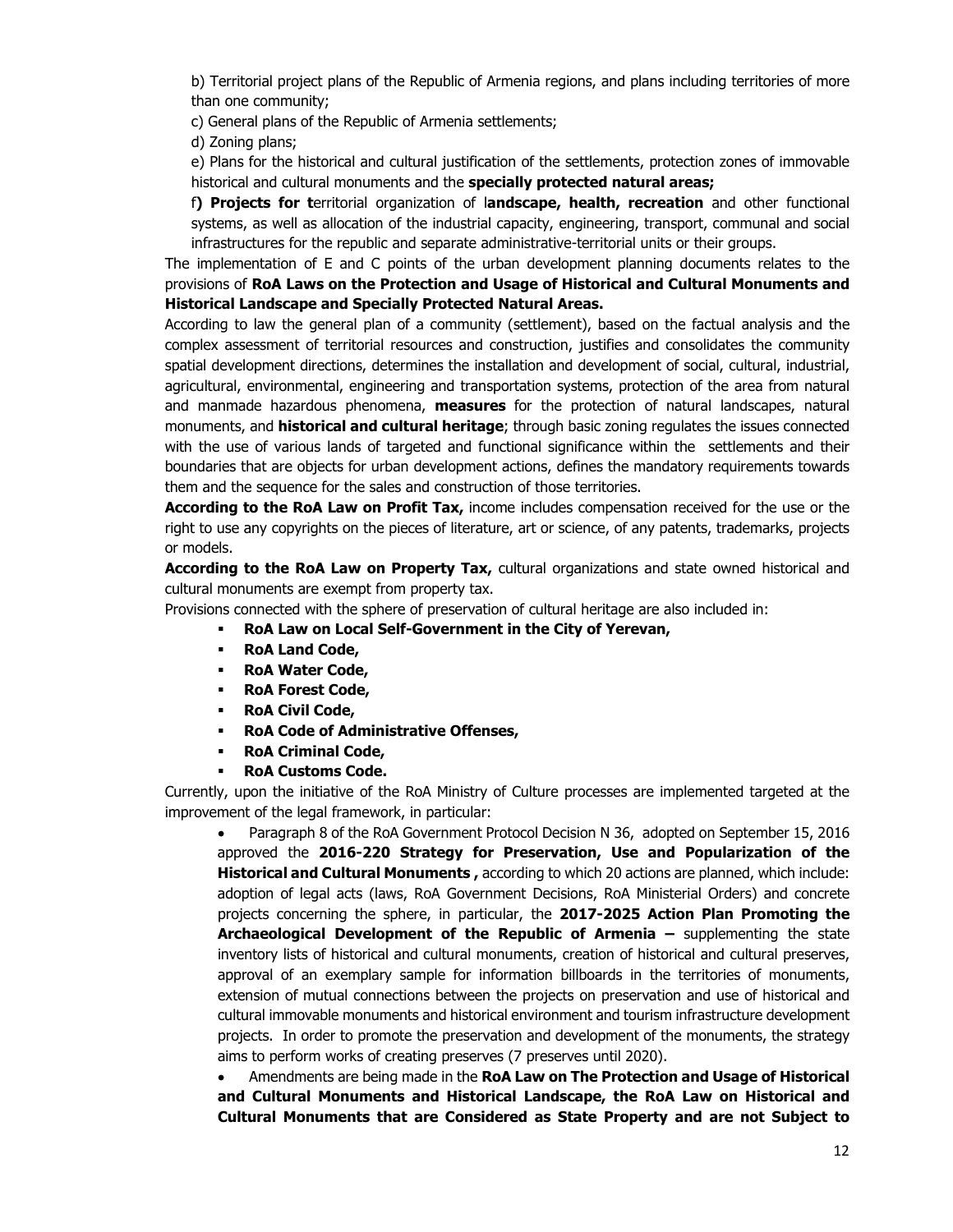**Alienation, the RoA Law on State Duties, the RoA Code of Administrative Offences and the RoA Government Decision N 438 of April 20, 2002.** After the amendments to the RoA Law on The Protection and Usage of Historical and Cultural Monuments and Historical Landscape, it is planned to adopt about 8 legal acts, in order to ensure the application of that law.

Taking into consideration the significance of the museum sphere and the lack of normative legal acts necessary for the field, **the RoA Draft Law on Museums and the Republic of Armenia Museum Fund** was developed and introduced to the RoA Government.

**In the field of preservation and use of the cultural heritage in the Republic of Armenia,** political, ideological, religious, racial and national discrimination is prohibited by legislation. In this connection, together with the heritage created by the Armenian people, the state also preserves the monuments created by the national minorities residing in Armenia and with the help of state programmes and individual initiatives possibilities are created for their preservation and restoration.

In international terms, also the cooperation with the United Nations Educational, Scientific and Cultural Organization (**UNESCO)**, International Council on Monuments and Sites (**ICOMOS)**, **International Centre for the Study of the Preservation and Restoration of Cultural Property (ICCROM), The International Council of Museums (ICOM) is very important.**

# **2.3 Forms of protection of immovable heritage**

**2.3.1** The forms of preservation of monuments in the Republic of Armenia legislative acts on cultural heritage preservation are conditioned by the types of the monuments, which are different by their nature, value and the image preservation degree. According to Article 6 of the RoA Law **on Preservation and Use of the Immovable Historical and Cultural Monuments and Historic Environment, monuments** are classified according the following types by their nature:

- **archaeological**
- **•** historical
- **urban planning and architectural**
- monumental art:

The newly discovered objects with archaeological, historical, scientific, artistic or other cultural value are also classified according to types and are included in the list of newly discovered monuments upon the positive conclusion of the expert committee. In order to include the immovable monuments into the state lists, and RoA Government draft decision is prepared and presented to the approval of the Government. Historical and cultural preserves have special historical, scientific, artistic, ethnographic, architectural and urban planning value together with their natural and historical environment. Those are created for the preservation of settlements that have monuments, their parts – historical centres, districts, and streets, natural and historically shaped artificial landscapes and their historical environments.

Currently, 10 historical and cultural preserves are operating on the territory of the Republic of Armenia, and 7 more preserves are in the process of creation.

According to their value, the monuments can be of republican and local significance:

- **Monuments of republican significance include the ancient, typical or unique samples of monuments** of popular history, its material and spiritual culture.
- Monuments of local significance include monuments specifying the history, culture and local features of any region of the republic.
- Monuments that have exceptional historical and cultural value are included in the list of the world cultural heritage in the prescribed manner.
- According to image preservation degree there are monuments that fully preserved and monuments that have partially lost their preliminary /or historically formed/ image and those monuments that have partially lost their preliminary image are divided into two groups:
- Monuments, the preliminary image of which is possible to restore based on the scientific analysis of documentary materials;
- Monuments, the preliminary image of which is not possible to restore due to the lack of the necessary documentary materials.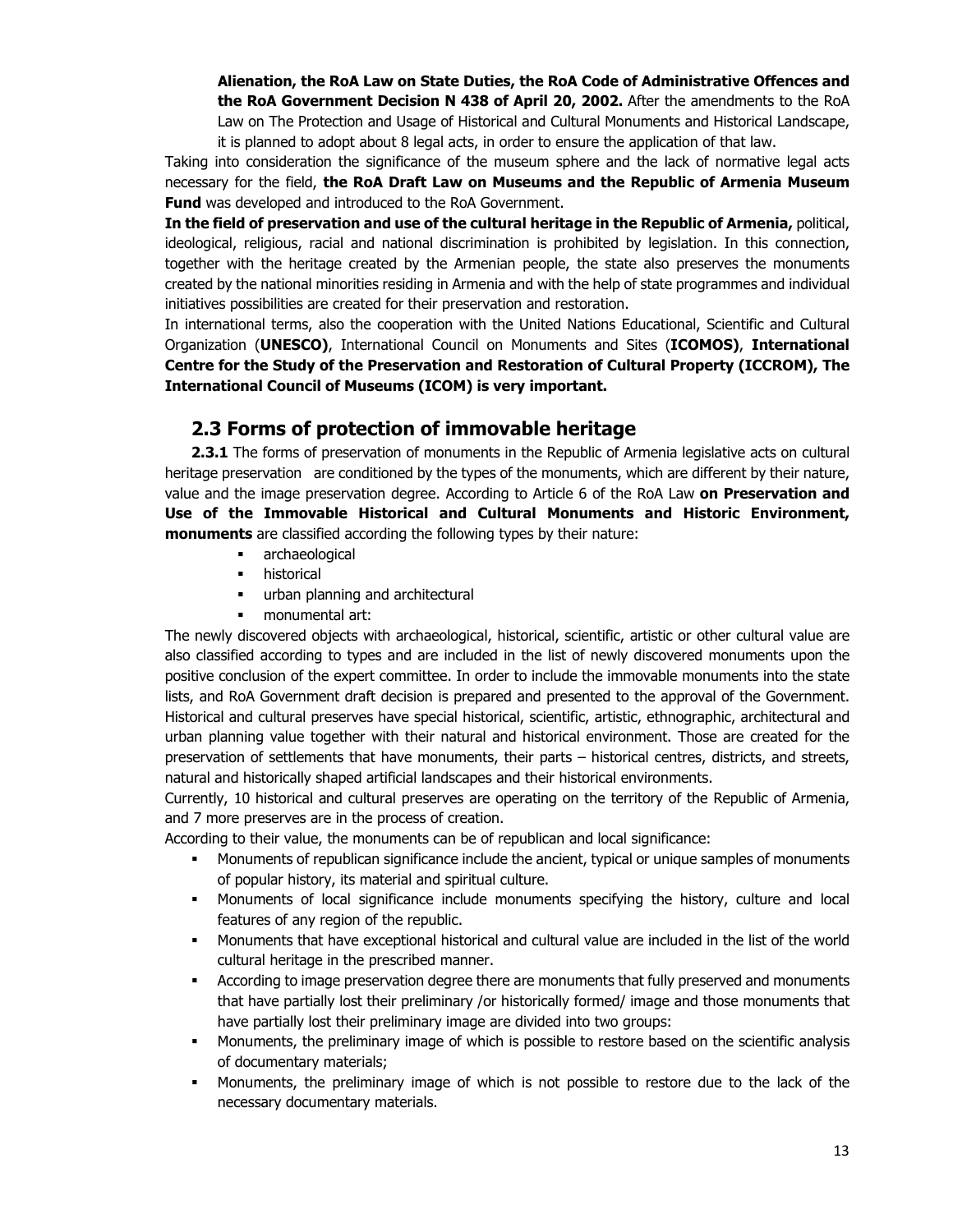# **2.3.2 Forms of preservation of the specially protected natural areas**

In the Republic of Armenia, the system of the specially protected natural areas was mainly formed in 1950s. Currently, their general area constitutes about 13.1% of the total area of the country.

**According to Article 3 of the RoA Law on Specially Protected Natural Areas,** specially protected natural areas are of international, republican and local significance and can have a status of state preserves, national parks, state sanctuaries and natural monuments.

- **State preserve** is an area (water area) with ecological, scientific, historical and cultural value that has unique environmental and aesthetic features, where the natural environment development processes are carried out without direct human intervention.
- There are 3 state reserves in the Republic of Armenia:
- **National Park** is an area (a water area), which includes natural systems and objects of specific ecological, historical, cultural aesthetic value, which, due to the favourable combination of natural and cultural landscapes, may be used for recreation, historical, cultural and scientific purposes. There are 4 national parks in RoA.
- **State Sanctuaries** are those areas that are separated permanently or temporarily, in the prescribed manner, within the limits of which the preservation and reproduction of natural systems of benchmarking (etalon), scientific, historical, cultural and economic value and their elements is ensured.

Currently there are **27 state sanctuaries in RoA.** 

 **Monuments of Nature** are exceptional or typical natural objects of special scientific, historical and cultural value.

In the list approved by the RoA Government, 232 monuments of nature are registered as of today.

### **Monument Preservation Methods**

Necessary condition for the existence of the above mentioned immovable monuments is to ensure their physical protection, for which different types of scientific and rehabilitation works are carried out. Meanwhile, for the protection of the historical and artistic, architectural and urban planning features and the qualities of the surrounding historical environment, zones establishing different preservation regimes are creating.

Forms for the physical preservation of monuments depend upon their technical situation:

- For the preservation of monuments that do not have a preliminary image restoration possibility (mainly archaeological monuments) reinforcement works are done, which are needed for the prevention of their further destruction or deterioration through the application of different technical measures.
- For the preservation of monuments that have a preliminary image restoration possibility, rehabilitation works are carried out, the aim of which restoring their preliminary image and their proper use.

 For the preservation and improvement of monuments that have fully maintained preliminary image, works are performed for their restoration.

• For the preservation of monument groups, assembles, historical cities or centres, complex restoration and improvement works are performed that are acceptable for the historical environment through the creation of the needed modern engineering systems.

From the point of view of the valuation of monuments permissions for the implementation of specific works to ensure the preservation of their purity are foreseen. Amendments to the monuments of republican significance can be done only in exceptional cases, upon the permission of Republic of Armenia Government, while to the monuments of local significance, upon the permission provided by territorial bodies of public administration.

As forms of preservation of historical, artistic, architectural and urban planning valuable features and possibilities for their favourable visual perception and the preservation of the surrounding environment, following zones are established by heritage legislation:

**Monument preservation zone**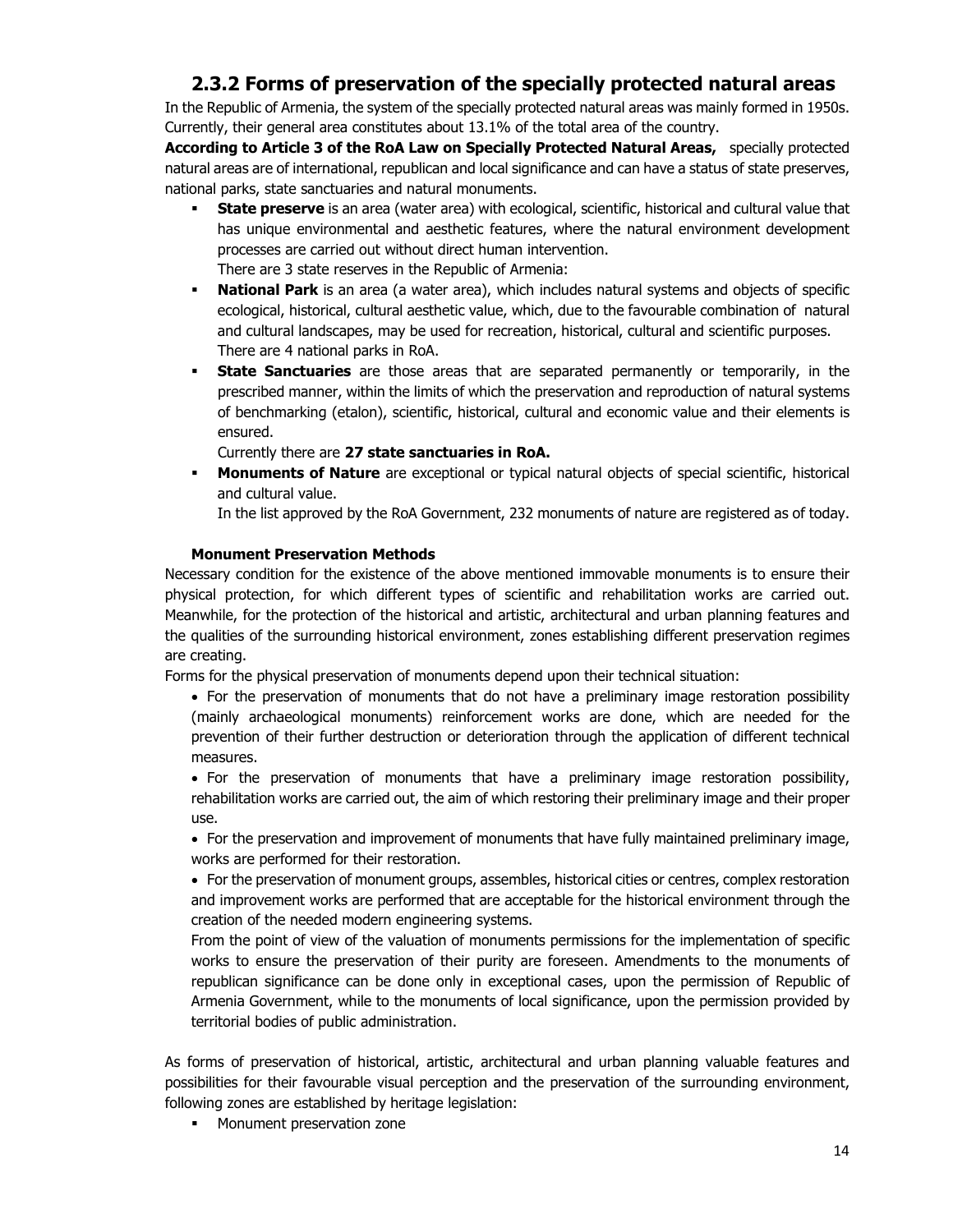- **•** Construction regulation zone
- **Landscape preservation zone**

Monument preservation zones system is established for all types of monuments. The aim of these zones is to ensure on the one hand the physical preservation of the monument and keep it away from harmful influences, and on the other hand reinforce its urban development role and ensure favourable visual connections with the surrounding natural or urban environment. For certain architectural, urban development (historical town, historical centre), archaeological monuments and monumental art complexes that have big influence on the surrounding environment, preservation zones of significant size are established, and around those zones also construction regulation and if needed landscape preservation zones are established. Based on the interests of preserving monuments, the elements that deteriorate the historical environment are removed from the urban development regulation zones and new construction regimes and requirements are established.

The landscape preservation zones are mainly established in order to ensure the harmonious connection of the architectural and urban development monuments of the historical settlements with the surrounding nature, and to protect the valuable sites of the nature.

Temporary preservation is implemented towards the newly discovered objects, until their list gets approved by the RoA 33 Government.

For the preservation of historical and cultural preserves, which represent a harmonious integrity of mutually interconnected various different types of monuments, all the respective above-mentioned monuments conservation forms are applied.

Mechanisms for the preservation of specially protected natural areas are established by their Statutes, which are approved by the ROA Government. Their management plans are developed in line with a guidebook approved by the order of the RoA Minister of Nature Protection. These plans are included into the information about the SPNAs.

### **Supervision of Actions Targeted to the Preservation of Monuments**

According to Article 8 of the RoA **Law on Preservation and Use of the Immovable Historical and Cultural Monuments and Historic Environment, the** RoA Ministry of Culture performs the following:

- Provides agreement or professional opinion about settlements with monuments, the urban planning and construction of their parts and the draft projects for the enforcement, renovation, rehabilitation, alteration and improvement of the individual constructions and complexes that are considered as monuments, supervises that safety of the monuments is ensured during the implementation of those projects.
- Prepares and approves the plans for monument preservation zones and establishes the regime of their preservation.
- Forbids or terminates the excavation, enforcement, renovation, restoration of the monument and construction, agricultural and other works if those have harmed or their continuation can harm the monument or its preservation zone.
- Provides permit for the exploration or excavation of monuments, registers those and supervises the implementation process of these works.
- According to the RoA Legislation, specific functions targeted to the preservation of monuments are vested into the RoA Local and Self-Government bodies, according to which they can terminate construction, agricultural or other work, if those undermine or can undermine the safety of the monument and its preservation zone and inform the RoA Ministry of Culture about it.

The Ministry performs the supervision through its affiliated Service for Protection of Historical Environment and Historical-Cultural Museum-Reserves SNCO. According to its charter, this organization discusses and adopts decisions within the limits of its power in cases of threat towards historical and cultural heritage objects, on the issues connected with termination of any kinds of works and economic activities. It develops acts and protocols to be handed to the legal enforcement bodies on museum-preserves and historical and cultural immovable monuments, to determine appropriate accountability for the damage caused to them.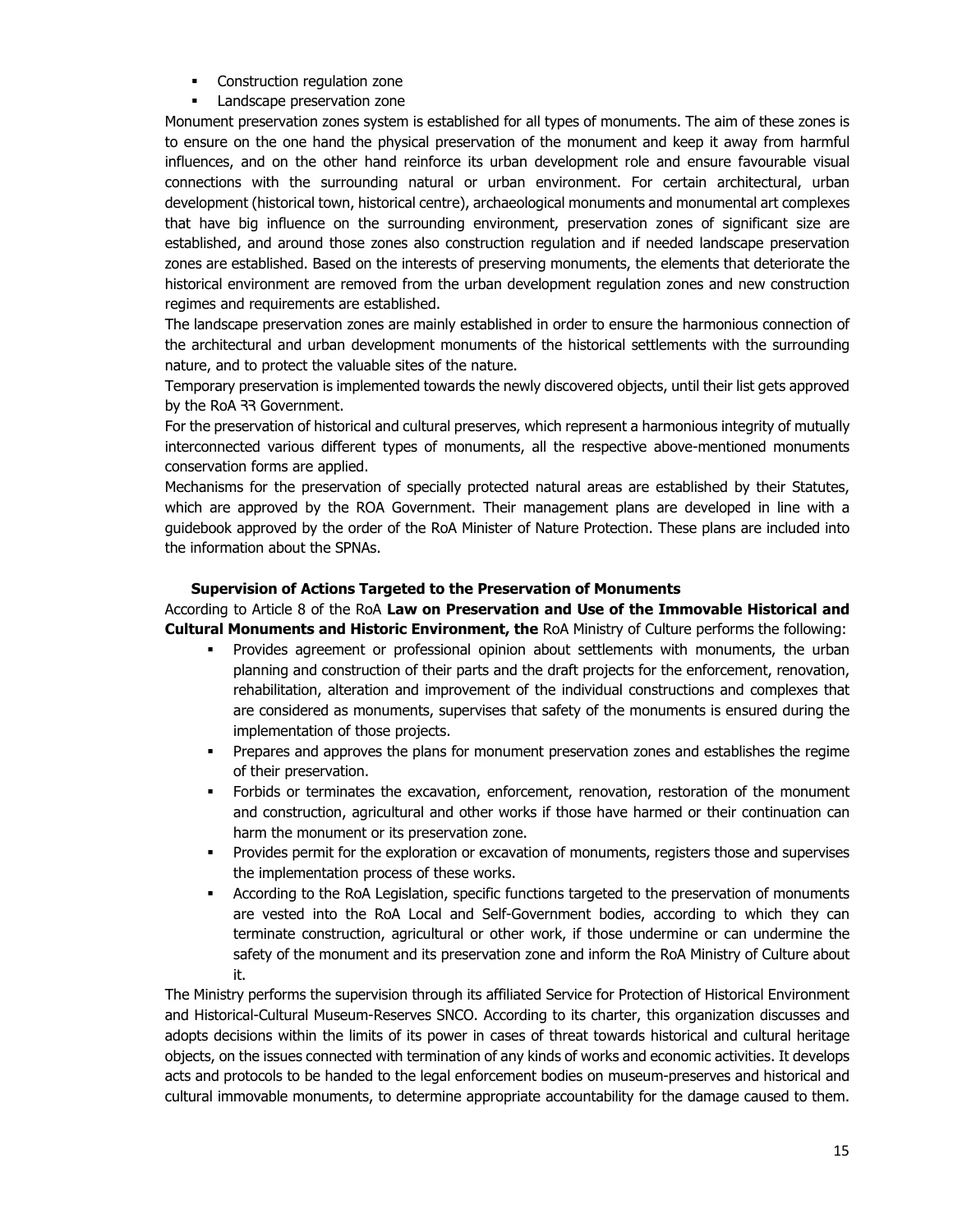In case of violations of the regime and regulation of the preservation of museum-preserves and historical and cultural immovable monuments and their areas, it brings an action against the monument user.

### **Responsible for the Preservation of Monuments**

According to Article 36 of the RoA **Law on Preservation and Use of the Immovable Historical and Cultural Monuments and Historic Environment, the** responsibility of preserving monuments is vested on the owners of the monuments. The state as well as legal and natural persons can be monument owners. Depending on the technical situation of the monuments, enforcement, renovation or restoration works are carried out for their protection.

- **The aim of enforcement of monuments** is to prevent their further destruction or deterioration through different technical measures.
- **The aim of renovation of monument** is the preservation and improvement of their technical situation without change in the appearance, through which more favourable conditions are created for their modern use.
- **The main aim of restoration of monuments** is partial or full integration of their original or historically shaped image, based on scientific analysis of documentary materials.

The above mentioned works targeted at the preservation and safety of monuments is performed with the means of the monument **owners.** The state system participates in the state owned historical and cultural monuments' preservation and restoration work processes by organizing those works, providing budget funds and implementing the works.

Legal and natural persons who have property rights towards the monuments provide a legal commitment document (contract) to the RoA Ministry of Culture or state administration territorial bodies, where all the duties of the owner are enlisted.

### **The preservation commitment document includes the following:**

a. Detailed measurement of the monument;

b. A photo album fixing the overall look, separate parts and details of the monument from different perspectives;

- c. The list of movable historical and cultural values available in the monument;
- d. Conclusion on the technical situation of the monument;
- e. The list of works necessary for the preservation of the monument (enforcement, renovation and restoration) and the schedule of their implementation.

During continuous study, excavation and restoration, monuments are handed to temporary preservation. This is happening through a conclusion of an official contract between the organizations performing these works and the owner, according to which a liability of ensuring safety of those monuments during the mentioned works is set out.

The RoA Ministry of Culture carries out a general supervision through its professional links over the preservation process of the monuments by their owners.

# **2.4 Other mechanisms for preservationa nd protection of historical cities and settlements**

According to the **RoA Law on Urban Development,** spatial development problems of the Republic of Armenia and the measures directed to their solution are fixed in the planning documents with a hierarchical structure of national, territorial and local levels which constitutes the basis of spatial development.

**On the national level** the RoA General Resettlement Plan and the RoA Territorial Organization Plans are developed.

**On the regional level** territorial plans are developed (for the region or several communities (microregional level)).

**On local level** the general community plans and zoning plans are developed.

In the spatial planning documents prepared on the above-mentioned levels, which include the priorities of state urban development policy, projects for creating safe and healthy environment and ensuring sustainable development of the settlements deriving from social economic and spatial development issues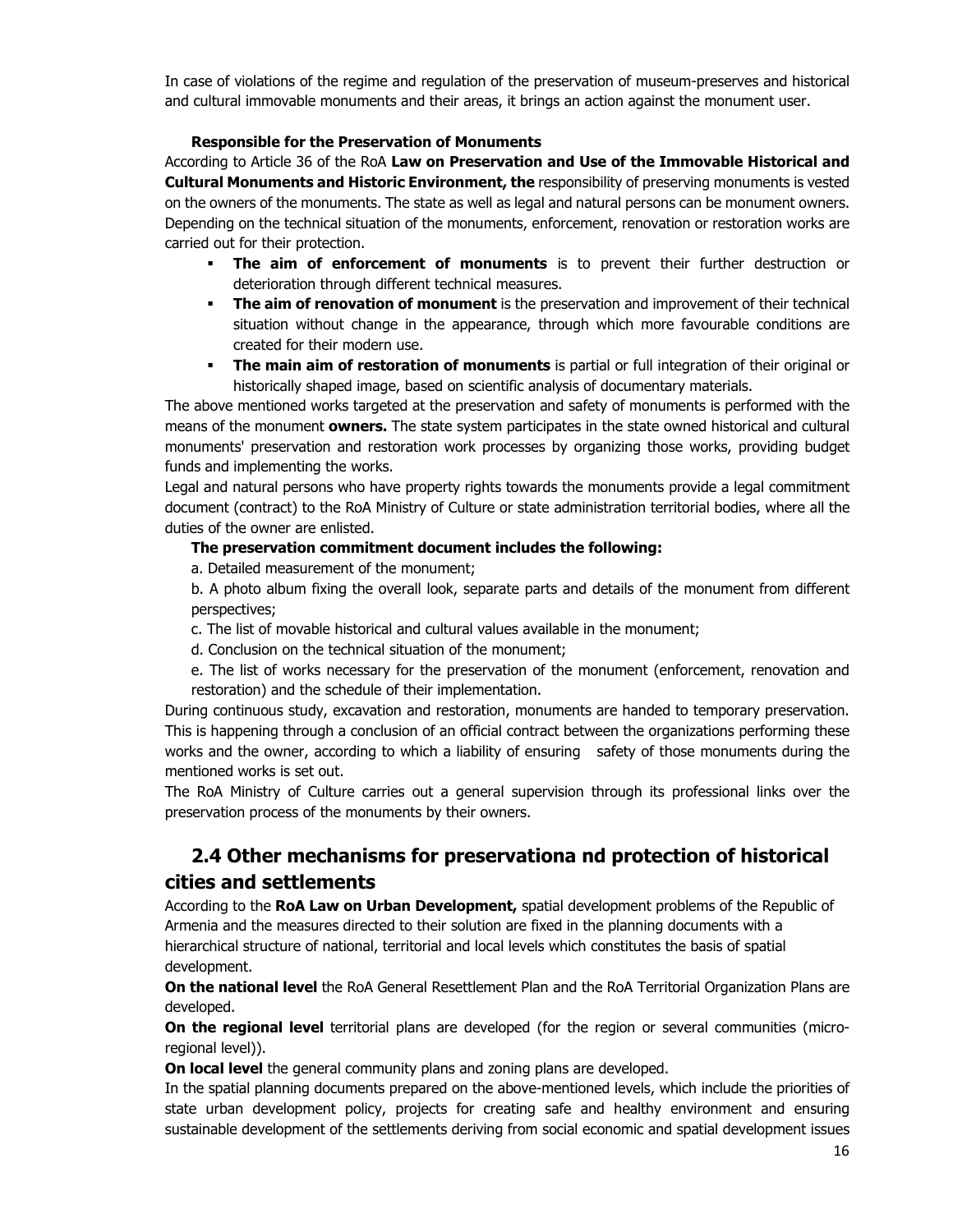and environmental, engineering, transportation, architectural-planning and zoning projects, the limitations connected with the preservation and cultural and natural heritage and the recommendations for their use and preservation improvements are both taken into consideration.

**According to Article 17 of the RoA Law on Urban Development,** among the urban development project documents also the plan for historical and cultural justification of the settlements has been included as an urban development activity state regulation measure. Based on these plans, compositional studies of the historical and urban development of the city's historical centre structure and all its components are performed, in the result of which it's historical and artistic valuable features are assessed, and grounded recommendations on preservation protection and modern use of the historical centre are developed. The provisions of that approved urban development document save as a basis for the development of further urban development document.

Based on the need for preservation of the architectural values and formed traditions of the historical and cultural heritage, and taking into consideration the requirements of the Article 19 of the RoA Law on Urban Development, by the RoA Government 26.06.2009 N 728-N decision, Gyumri, Vanadzor, Dilijan, Jermuk, Vagharshapat, Ashtarak, Goris urban and Tatev and Halidzor rural community (settlement) historical areas were separated as territories for urban development activities of special regulation.

## **2.5 Advisory mechanisms.**

When performing preservation, use, alienation, renting the monuments or transferring their ownership rights, the monument owners and users, due to the low level of awareness of the current legislation, as a rule do not apply to the state administration or local self-government bodies, in order to obtain the necessary legal, scientific and methodological consultancy. This question is more or less regulated by the three advisory bodies functioning within the RoA Ministry of Culture: expert committee, interagency archaeological committee and scientific-methodological board, where, in line with the current RoA legislation, they discuss questions concerning the enforcement, restoration, study, excavation and preservation of monument (despite of their ownership form) and the results of actions performed in the above mentioned fields. In the advisory bodies functioning within the RoA Ministry of Culture representatives of state and public organizations, respective specialists from scientific and higher education institutions are involved, who with their professional consultancy support and contribute to the implementation of projects related to preservation, reinforcement, study, excavation and use of the monuments.

The permission for the implementation of monument restoration work is provided in the manner prescribed by the RoA Legislation. In particular, before starting the process of the monument restoration, the initiator of those activities is filing an application with the RoA Ministry of Culture, which is then studied by the respective specialists of the Ministry. If the application is approved by the ministry, the client presents a project task, and after an agreement to that, presents the planning documents of the monument restoration works to the discussion of the scientific methodological board of the Ministry. Upon the positive conclusion of the scientific methodological board, the RoA Ministry of Culture provides the client a permit for the implementation of the monument restoration works. The applicant organization shall also obtain a permit on performing restoration works from the local self-government body of the site, where the monument is located.

In order to take into account the opinion (advice) of larger public related to the issues of monuments conservation, restoration and use, and to serve their proposals to the benefit of the monuments, to clarify the current disagreements concerning the problems of preservation and use of monuments, temporary exhibitions are regularly held exhibiting the plans of restoring architects and Engineering University graduates devoted to the preservation and use of monuments. Each of the visitors is free to express an opinion concerning this or that plan, writing comments in the visitor register. Opinions and proposals, that are further discussed and analysed by the planners.

During the process of solution of problems concerning cultural heritage preservation and use, recommendations presented by the organizations studying Armenian monuments, like the Research on Armenian Architecture (RAA), Association of Armenian Architects Restoring Historical Monuments and The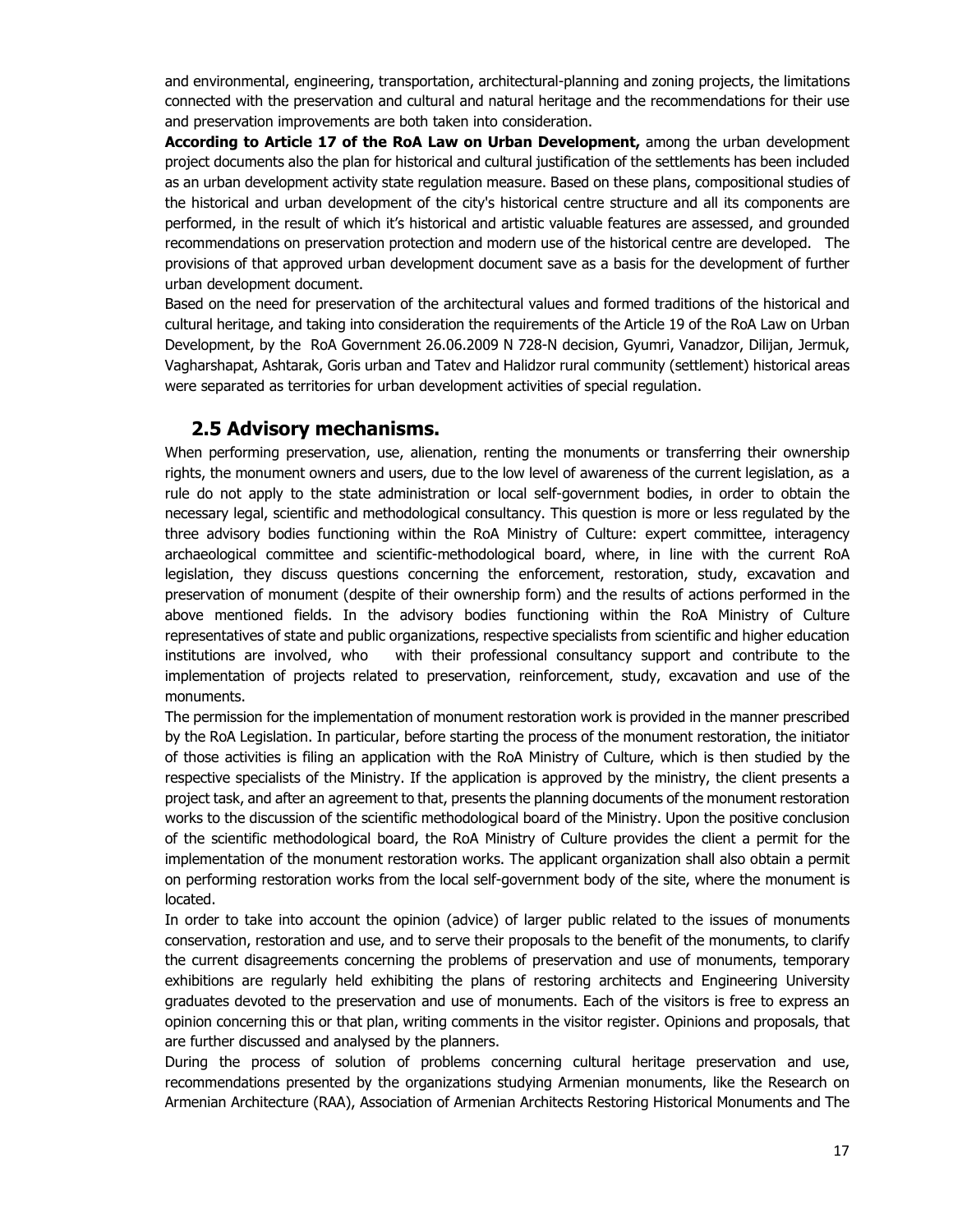Armenian Monuments Awareness Project (AMAP) non-governmental organizations and the proposals made during public discussions and hearings organized by mass media are taken into consideration.

# **2.6 Statistical data**

# **2.6.1 Information about the financial budget for the maintenance of the environment and heritage**

Since 1923, when the state body for the preservation of monuments was established, until now, more than 300 immovable monuments and monument complexes of various function uses were restored and reinforced. Majority of monuments and monument-complexes located in the cities and in the villages that were restored and reinforced had a religious significance.

During the Soviet years, the **General Department of Preservation and Use of Historical and Cultural Monuments** was dealing with the preservation of monuments. Separate institutions with a legal entity status were functioning affiliate to this department: **Armrestoration specialized design institute, specialized regional workshops of restoration of monuments, Scientific Industrial Centre for the Study and use of Monuments, Joint Directorate of the Preservation of Historical Environment and Historical and Cultural Museum Preserves.** 

Financial allocations for the restoration and reinforcement of monuments and monument-complexes were mainly made from the RoA State budget. In addition to public sector, also the Armenian Society for the Preservation of Historical Monuments and the Armenian Apostolic Church participated in the monuments conservation works.

Separate monuments were restored with the help of private philanthropists residing in the Republic of Armenia or Abroad. Monuments restored due to their funds are exceptionally of religious nature. Several residential and public monuments were reinforced and adapted by the means of private owners, who aimed to create more favourable conditions for their modern use. These monuments are mainly located in the cities, including the historic one (Yerevan, Gyumri, Ashtarak, Goris, Dilijan, Meghri, etc.).

According to statistical data, during the recent years, volume of private investments has significantly increased. Allocations were made from the RoA State Budget for the restoration and planning and implementation of restoration works on the churches and church complexes the ownerships to which have been handed to the Armenian Apostolic Church. No funds were provided for the reinforcement and restoration of monument buildings under private ownership.

After the Spitak Earthquake (1988), restoration plans for the individual monuments (residential houses) in the disaster zone, and particularly in the historical city of Gyumri were prepared by the state and provided as a support to the owners and users of some monuments (residential houses), and they became the owners of those buildings later.

In the period of 2008-2010, due to the international financial crises, the volumes foreseen for the restoration and reinforcement of historical and cultural immovable monuments from the RoA state budget decreased, however in 2013; there was some increase of those volumes up to 80 mln. AMD.

### **INFORMATION**

| Year | <b>Implementing Body</b> | <b>Annual Approved Budget</b> |
|------|--------------------------|-------------------------------|
| 2004 | RoA Ministry of Culture  | 50.0 mln. AMD                 |
| 2005 | RoA Ministry of Culture  | 536.0 mln. AMD                |
| 2006 | RoA Ministry of Culture  | 720.0 mln. AMD                |
| 2007 | RoA Ministry of Culture  | 690.0 mln. AMD                |
| 2008 | RoA Ministry of Culture  | 381.1 mln. AMD                |
| 2009 | RoA Ministry of Culture  | 321.0 mln. AMD                |
| 2010 | RoA Ministry of Culture  | 213.0 mln. AMD                |
| 2011 | RoA Ministry of Culture  | 215.0 mln. AMD                |
| 2012 | RoA Ministry of Culture  | 215.0 mln. AMD                |

#### **Table 3. State Budget Allocation for the Restoration of Historical and Cultural monuments**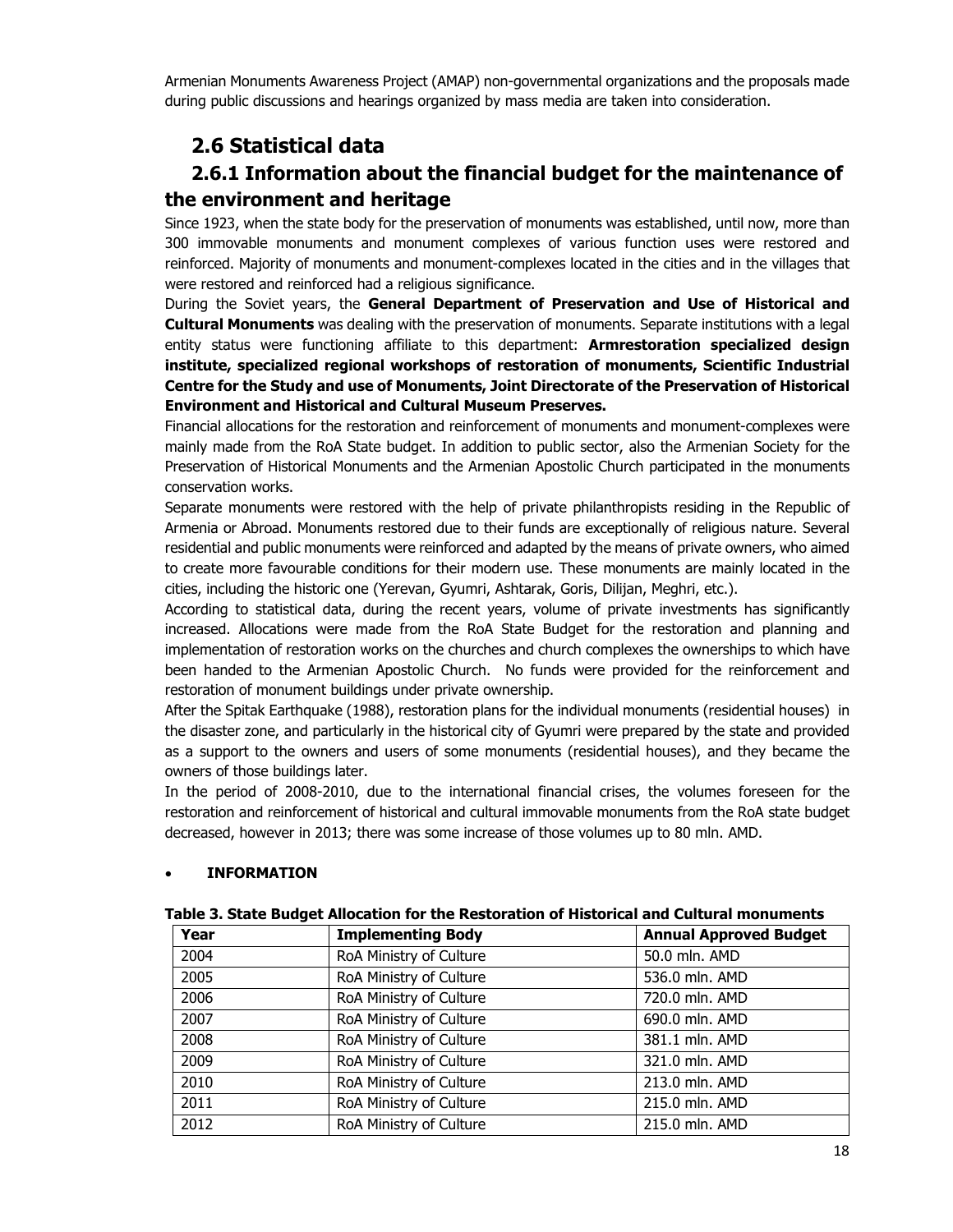| 2013 | RoA Ministry of Culture | 215.0 mln. AMD |
|------|-------------------------|----------------|
| 2014 | RoA Ministry of Culture | 250.0 mln. AMD |
| 2015 | RoA Ministry of Culture | 300.0 mln. AMD |
| 2016 | RoA Ministry of Culture | 300.0 mln. AMD |
| 2017 | RoA Ministry of Culture | 250.0 mln. AMD |

**Table 4. Number of Monuments Designed and Restored by the RoA Government provided State Budget** 

| Year | <b>Number of the Monuments Restored</b> |
|------|-----------------------------------------|
| 2004 | 3 monument                              |
| 2005 | 14 monument                             |
| 2006 | 15 monument                             |
| 2007 | 13 monument                             |
| 2008 | 10 monument                             |
| 2009 | 15 monument                             |
| 2010 | 18 monument                             |
| 2011 | 12 monument                             |
| 2012 | 18 monument                             |
| 2013 | 19 monument                             |
| 2014 | 25 monument                             |
| 2015 | 26 monument                             |
| 2016 | 17 monument                             |

Investments made on the part of the RoA Ministry of Culture for restoration and reinforcement of monuments are conditioned by the strategic programmes adopted by the RoA Government, which include the monuments that are most endangered and need urgent intervention. In the result of targeted investments of funds foreseen by the RoA Ministry of Culture for the implementation of these projects, geography of the restored monuments has gradually extended. Complex projects of rehabilitation of monuments have been implemented and are still implemented in the monuments that are included in the important tourism routes of the republic.

During the recent years the RoA Ministry of Culture restores more secular buildings –fortresses, castles and bridges, and constructs roads approaching the monuments.

During the recent years, the RoA Ministry of Culture implements processes that are directed to the increase of the number of the restored monuments and the expansion of their territorial inclusion. In 2005-2015 restoration and reinforcement works were performed in about 67 monuments due to public funds.

Currently the sphere of preservation of monuments is characterized by the increase of financial means allocated for the preservation and restoration of historical and cultural heritage, including the projects implemented together with international organizations. Public policy also includes the involvement of the private sector and ensuring the investments growth.

In 2017, at the expense of the RoA State Budget allocations, it is planned to implement enforcement, renovation and rehabilitation of 13 monuments**, and development** of research and design documents for restoration of 3 **monuments.** 

As a result, the undertaken measures should contribute to the solution of social problems included in the republic's sustainable development strategy, creation of new jobs, increase of the level of citizen involvement and the development of tourism.

#### **Data on Preservation of Monuments of Different types**

After the RoA Government approved in 2001-2007 state lists of the historical and cultural immovable monuments of the 10 regions of the republic and the city of Yerevan, works are carried out for the factual documentation of those monuments, specification of the boundaries of the former preservation zones and drawing up the new ones, definition of regimes for their preservation and use, discovery, study and inclusion of new monuments into state inventory lists in a specified manner, as well as for the study and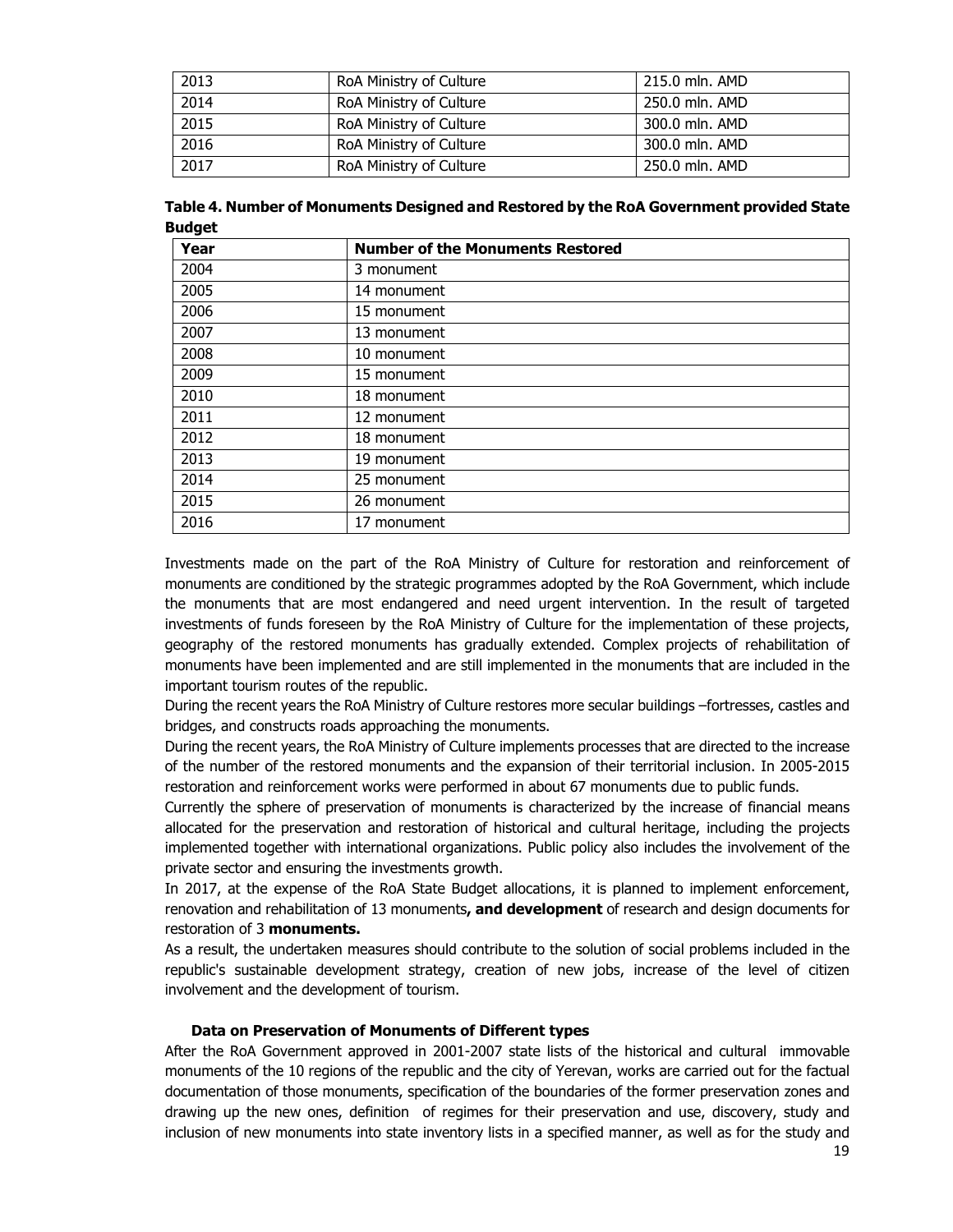coordination of the projects on the preservation zones of the historical and cultural monuments in the general plans of the settlements. In the result of the monitoring of monuments during the recent years, information about the state of the monuments included in the state inventory lists is being modified and adjusted.

Based on the information provided by the documentary materials (photos, negatives, drawings, restoration plans, etc.) kept with the Agency for Preservation of Historical and Cultural Monuments of the RoA Ministry of Culture, Scientific and Research Centre for the Historical and Cultural Heritage and the Service for Protection of Historical Environment and Historical-Cultural Museum-Reserves SNCO, an **information and documentation data base** was created in the RoA Ministry of Culture concerning the historical and cultural monuments on the territory of the republic. Based on the retrieved information, the works of completing the scientific information data base on the historical and cultural immovable monuments continue, which contributed to the access to information about cultural heritage.

The state inventory list of the historical and cultural immovable monuments approved by the RoA Government includes 24231 monuments, out of which 18935 monuments with 6145 preservation units are not subject to alienation according to the list of "State Owned Immovable Monuments that are Not Subject to Alienation". The monuments not subject to alienation are mainly Stone Age stations, cave-settlements, ancient and middle age settlements, castles, graveyards, cemeteries, megalithic monuments, petroglyphs (rock carvings), lithography, structures connected with remarkable historical and cultural events and prominent figures, monuments and memorials.

|                                            |                             | of Monument<br>N.                   | <b>Not Subject to Alienation</b>   |                                           |
|--------------------------------------------|-----------------------------|-------------------------------------|------------------------------------|-------------------------------------------|
| Administrative-<br><b>Territorial Unit</b> | N<br>of<br><b>Monuments</b> | <b>Preservation</b><br><b>Zones</b> | <b>of</b><br>N<br><b>Monuments</b> | <b>Number</b><br>οf<br>preserved<br>units |
| Yerevan City                               | 995                         | 4                                   | 512                                | 245                                       |
| Aragatsotn Region                          | 1829                        | 117                                 | 1436                               | 700                                       |
| Ararat Region                              | 906                         | 0                                   | 808                                | 186                                       |
| Armavir Region                             | 417                         | 53                                  | 186                                | 121                                       |
| Gegharkunik Region                         | 5267                        | 157                                 | 4610                               | 769                                       |
| Lori Region                                | 3027                        | 179                                 | 2460                               | 961                                       |
| Kotayk Region                              | 3227                        | 18                                  | 2640                               | 758                                       |
| Shirak Region                              | 2349                        | 262                                 | 1051                               | 649                                       |
| Syunik Region                              | 2829                        | 306                                 | 2350                               | 777                                       |
| Vayots Dzor Region                         | 1380                        | 3                                   | 1202                               | 320                                       |
| Tavush Region                              | 2005                        | $\mathbf{0}$                        | 1680                               | 659                                       |
| Total                                      | 24231                       | 1099                                | 18935                              | 6145                                      |

| Table N 5. Historical and Cultural Monuments per RoA Regions |  |  |
|--------------------------------------------------------------|--|--|
|--------------------------------------------------------------|--|--|

5236 of the historical and cultural immovable monuments included in the RoA state lists are archaeological monuments, 856 of them are rural sites, 1901 are historical cemeteries, 104 of them are bridges, 530 castles, 10112 cross stones, 1255 statutes, memorial fountains, memorial complexes, 2074 residential houses, constructions, 1159 churches, 118 monastery complexes, 467 are chapels and 1150 are monuments of other significance.

#### **Table N 6. RoA Specially Protected Natural Areas According to Type**

| Type          | <b>Number</b> |
|---------------|---------------|
| Preserves     |               |
| Sanctuaries   | דר<br>، ے     |
| National Park |               |
| Monuments     | 232           |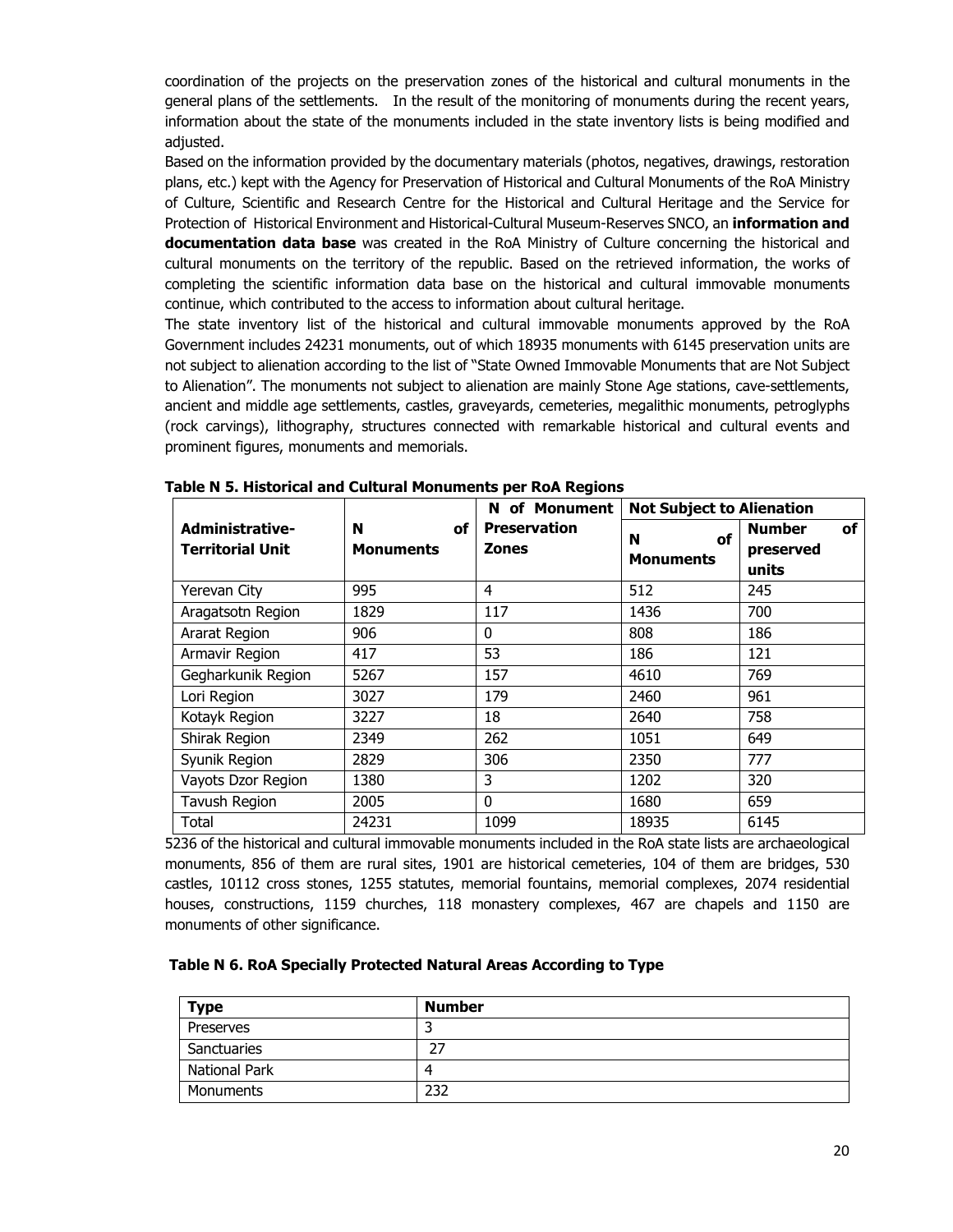Information about the clause 2.1, number of state employees (or regional) in the preservation system, their relative status, experience, activities of the employees, responsibilities of local self-government bodies.

| Table 7. Number of Personnel Working in the Organizations for Preservation of Cultural and |  |  |
|--------------------------------------------------------------------------------------------|--|--|
| <b>Natural Monuments</b>                                                                   |  |  |

| <b>Organization</b>                                                            | <b>Number</b>    | οf |
|--------------------------------------------------------------------------------|------------------|----|
|                                                                                | <b>Personnel</b> |    |
| RoA Ministry of Culture Department of Cultural Heritage and Popular Crafts     | 11               |    |
| RoA Ministry of Culture Agency for the Preservation of Historical and Cultural | 30               |    |
| Monuments (including territorial subdivisions)                                 |                  |    |
| Unit for Restoration of Monuments<br>п                                         |                  |    |
| Unit for Preservation and Use of Monuments and Historical Environment<br>٠     | 6                |    |
| RoA Territorial Units<br>п                                                     | 5                |    |
|                                                                                | 19               |    |
|                                                                                |                  |    |
| RoA Ministry of Culture Service for Protection of Historical Environment and   | 310              |    |
| Historical-Cultural Museum-Reserves SNCO                                       |                  |    |
| RoA Ministry of Culture Scientific and Research Centre for the Historical and  | 81               |    |
| Cultural Heritage SNCO                                                         |                  |    |
| RoA Ministry of Nature Protection -<br>Bioresources Management Agency          | 23               |    |

The number of employees working in the sphere of preservation and research of historical and cultural monuments does not allow performing the functions related to the preservation and using of monuments more efficiently, and implementing individual projects within the shortest possible time. Training and retraining of personnel is needed in the spheres of preservation of monuments, their documentation, and preparation of plans, restoration, reinforcement and research.

In public administration territorial bodies (regional offices) there is no personnel working in the sphere of preservation of monuments. Such positions are also not available in the staff of local self-government bodies. Moreover, if in the regional offices that obligation is put on one of the staff members, in the communities it is not foreseen at all. In such situations, naturally the cooperation with those structures is very weak, which in reality increases the level of danger that the monuments are facing.

# **2.7 Inventory and registration system and the planning process**

The works of monuments certification, documentation and registration are implemented with a new methodology which is in line with time requirements and international standards. State lists of monuments, certificates and the preservation zone plans are the main constituents of the cadastre, which are included into the Republic of Armenia state cadastre system, the basis for which is the state cadastre of immovable assets.

According to the RoA Law on preservation and use of the immovable historical and cultural monuments and historic environment, the registration documents for the immovable monuments are:

- **monument certificate**
- **n** monuments state list

### **Compilation of the Certificate**

In order to compile the registration documents concerning an immovable object of historical and cultural value, descriptive, topographic and characteristic data are recorded on the spot, the object is measured schematically (complexes with the scale of 1:200 or 1:500 and individual buildings with the scale of 1:50 or 1:100) and the location of the object is photos and marked on a topographic base with the scale of 1:25000. In case of archaeological monuments, in addition to the ground survey, also small volume of exploratory excavations is carried out in the prescribed manner, if there is such a need. Based on the materials collected in the result of the works, the above mentioned graphic documents and photos are added to the certificate.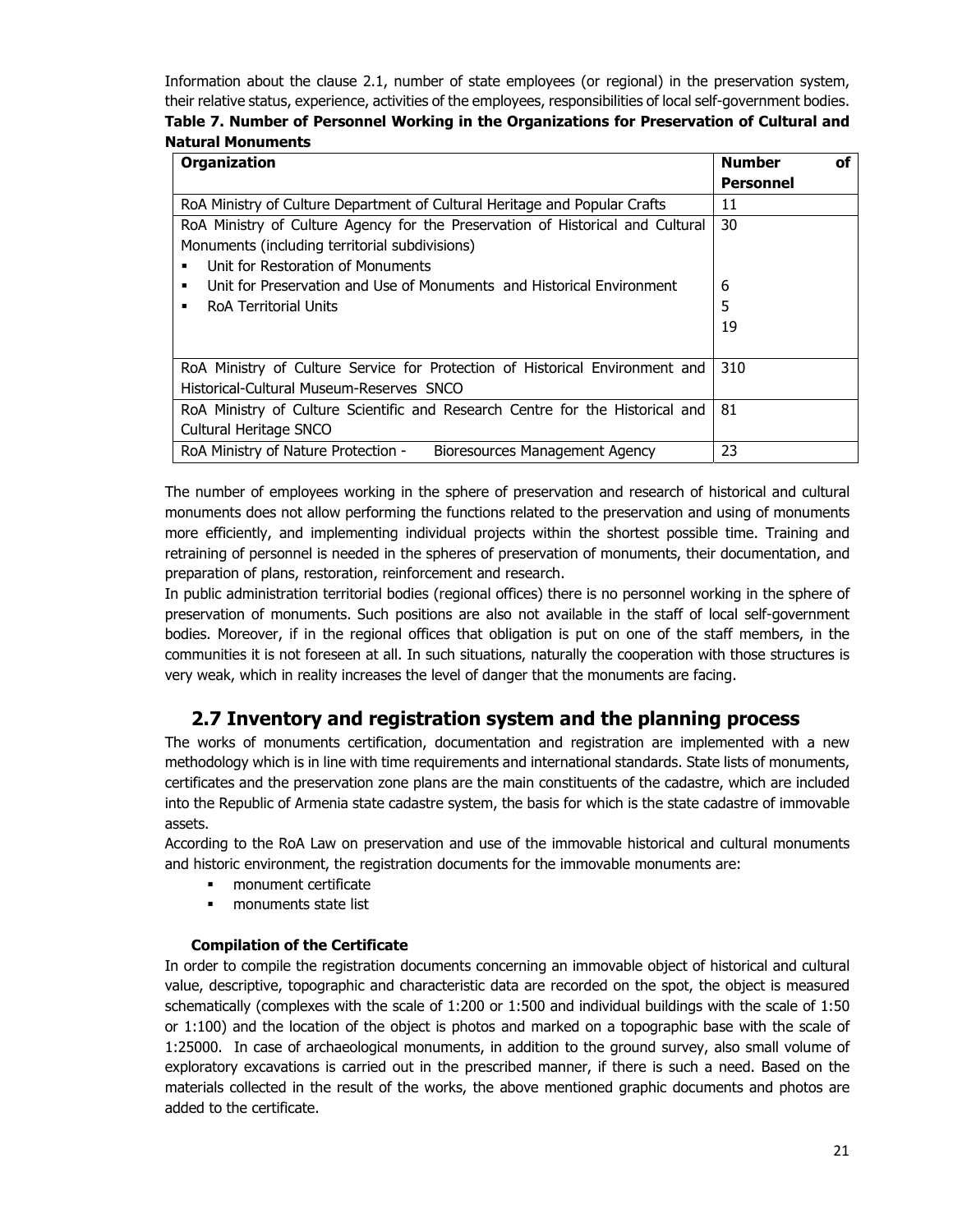For a group of monuments or a complex structure occupying a joint territory, one common certificate is compiled, to which the separate certificates of its elements that have historical and cultural value are attached in sub-numbers.

Being one of the main elements of registration, a monument certificate is also the record of the monument's preservation state at the moment of the certificate compilation, as well as information about the assessment of the monument's situation.

Based on the data of the certificate, the list of monuments of the settlement (Region) is composed.

#### **State Lists of Monuments**

 According to the RoA Law on The Protection and Usage of Historical and Cultural Monuments and Historical Landscape, the state lists of monuments are the main document and legal basis for the state to take a monument under the State preservation.

 RoA Ministry of Culture informs about including the monument in the state inventory list to the public administration territorial and local self-government bodies (based on the location of the monument) and the owner or user of the monument.

Information mentioned in the state registration documents of the monuments are regularly (maximum one time per 5 years), are checked and updated, based on new data of discoveries, research, and changes in the monuments preservation state and status. The new information is recorded in the certificates by means of separate inserts.

#### **Scientific Data Base, Monuments Consolidation**

Based on the materials kept in the RoA Ministry of Culture's Agency for the Protection of Monuments of History and Culture, Scientific and Research Centre for the Historical and Cultural Heritage and the Service for Protection of Historical Environment and Historical-Cultural Museum-Reserves SNCOs, the RoA Ministry of Culture creates a scientific information data-base of the Republic of Armenia monuments, prepares and publishes the Armenian Monuments Divan multi-volume periodical, creates and maintains the Republic of Armenia Historical and Cultural Immovable Monuments Cadastre.

The Armenian Monuments Divan multi-volume periodical is a publication of encyclopaedic nature, where according to the modern state and administrative territorial division boundaries, the immovable monuments of the Republic of Armenia, Historical Armenia and Armenian Diaspora (communities) are presented.

#### **Monuments Cadastre**

According to the RoA **Law on preservation and use of the immovable historical and cultural monuments and historic environment,** the monuments cadastre is a state information system, which includes information about the monuments, their preservation zones, historical and cultural justification plans of the settlements, natural historical and historical cultural preserves, as well as legal, normative and other documents of that sphere.

Monuments Cadastre is an integral part of the Republic of Armenia State Cadastre, the basis of which is the State Cadastre of Immovable Assets.

The main objective of the Monuments Cadastre is the registration of historical and cultural immovable monuments on the territory of the Republic of Armenia and provision of trustworthy information about the immovable monuments to the public administration and local self-government bodies, legal and natural persons.

Monuments state registration documents are maintained for an indefinite term.

Main goals of the Monuments Cadastre are to significantly expand the criteria of the monument's description, characterization, evaluation, classification and determination of its legal status in the new certificates for the registration of monuments, the changes of the republic's administrative territorial structure and renaming of the settlements, inclusion of the new research results and the need to record the monument's preservation status, changes of its ownership and forms of use, the need for new, revised and supplemented information coding and general coordination.

Information obtained from the detached departments of the RoA Ministry of Culture (sate non-commercial organizations, NGOs, etc.) is summarised and, depending upon the level of urgency, is included in the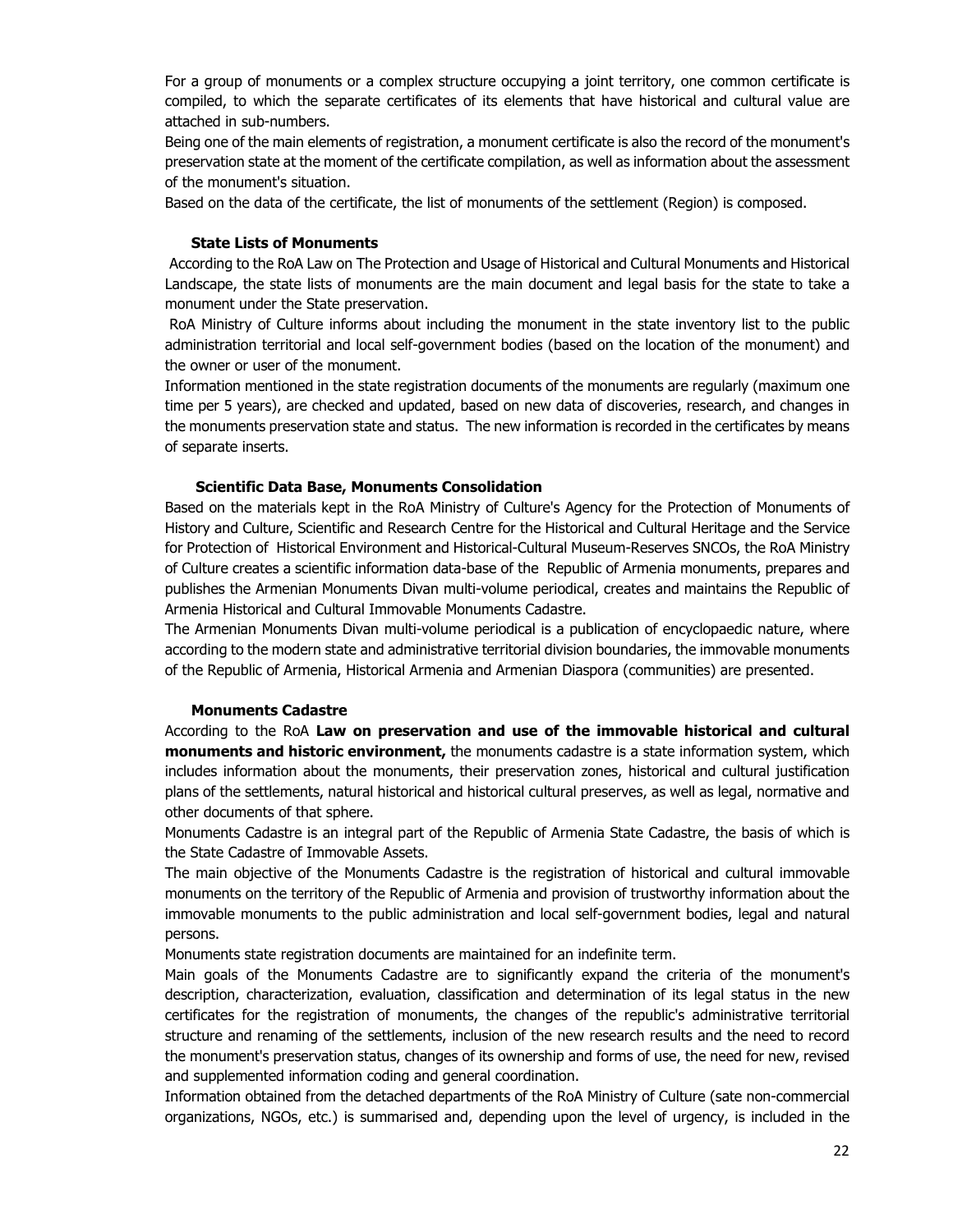medium-term expenditure framework of the RoA Ministry of Culture in the form of new initiatives. In urgent cases, measures are undertaken to solve the emerged issues.

When making the inventory of the monuments, the vulnerability level of cultural heritage is prevented or reduced to minimum, as the situations which can endanger the preservation of monuments are also recorded.

Documentary materials received and the collected information in the result of the inventory of monuments are important reference bases for the detailed planning, development, and preparation of historical and cultural justification documents of historical cities.

**For SPNAs, not IT systems are installed** yet, because the description of boundaries and maps for the majority of them are not yet approved.

# **2.8 Joint integrated assessment of planned policies**

About th.e process of developing spatial planning documents

The orders for processing, expertise, coordination, approval and amendment of the spatial planning documents have similar procedures, with the only difference being who the client is and who is going to approve the document.

The RoA Ministry for Urban Development performs as the client for national and regional level spatial planning documents. The Head of Community is the client for spatial planning documents of local level. All the above-mentioned documents are approved by the RoA Government. Only some changes (if those do not relate to the change of land category) in the general plan and the zoning plans are approved by the Community Council.

In general, the procedure is as follows:

- A project task is developed by the client. In case of documents for local level planning, the task is agreed with the stakeholder organizations (the respective Mayor, RoA ministers of territorial administration, urban planning, nature protection, agriculture, culture, emergency situations, energy and natural resourced, transport and communication, RoA Head of Police, Chairman of the State Cadastre of Immovable Assets affiliate to the Government, Chairman of the State Committee for Water Economy affiliate to the Government). If there is a need, the task may be modified to take into account the recommendations and comments, after which public discussion is organized in the community. The final revised project task is approved by the client.
- The client concludes a contract with the projection company selected as prescribed by the RoA Law on Procurement and provides the necessary reference materials.
- After the planning works are concluded, the client presents the spatial planning document to a licenced specialized company, in order to obtain an integrated urban development expert opinion, and to the Ministry of Nature Protection to obtain an expert opinion on the environmental influences.
- After receiving positive opinions, public awareness events are organized in the community about the project.
- The project is agreed with the Mayor and the stakeholder bodies (all those bodies with which the task was agreed) after which it is revised, with consideration of the comments and recommendations.
- The project is presented to the RoA Ministry of Urban Development, where it is discussed in an interagency committee meeting.
- The finalised project is further presented by the RoA Ministry of Urban Development to the approval of the RoA Government.

The approved general plan and zoning plan serve as a basis for the implementation of urban development actions and are mandatory for all the urban development subjects. Requirements set out by the spatial planning documents serve as a basis for the provision of architectural planning task (planning permission).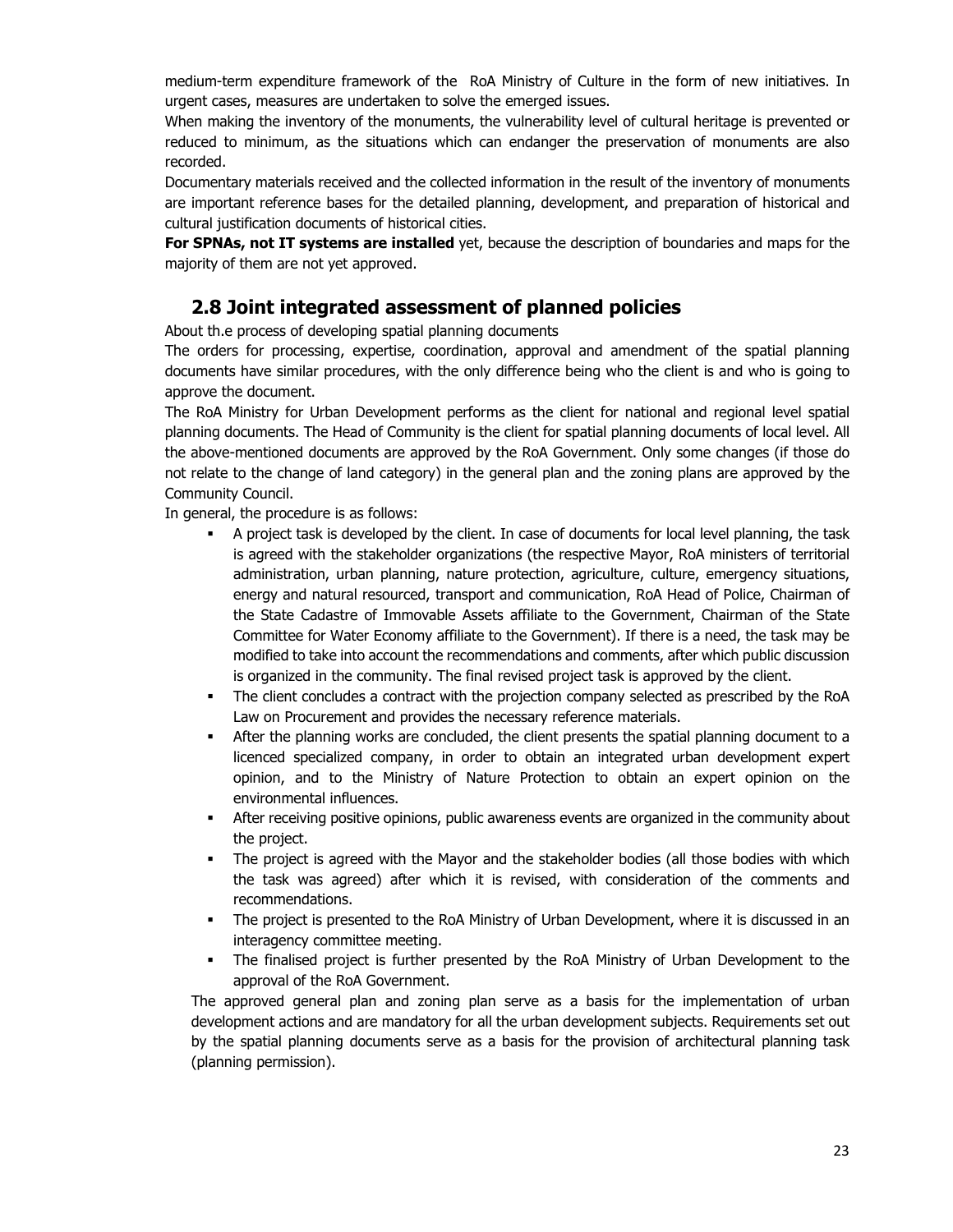#### **About the implemented and future projects**

In 2003-2006, by the support of the Council of Europe, the RoA Ministry of Urban Development (with participation of the RoA Ministry of Culture, RoA Ministry of Nature Protection, local authorities, NGOs and experts) implemented the Rehabilitation of Architectural and Natural Heritage in the Urban Development Policy-Armenia project within the framework of South Caucasus Regional Project on Preservation of Cultural and Natural Heritage (Management and Institutional Capacity Building of Historic Cities). The Concept of urban development priorities policy for rehabilitation of architectural and natural heritage of Armenia's Ashtarak, Goris and Gyumri Cities was developed.

On June 9, 2005, by the RoA Government decision N 948-N, Tsaghkadzor as a Tourism Centre Corresponding to International Standards Project was approved and implemented. Today, Tsaghkadzor is both a summer and winter tourism centre with fairly developed infrastructures. The Project significantly contributed to the development of winter tourism and extension of the tourism season in Armenia.

On September 18, 2007, by the RoA Government N 1064–N decision, the city of Jermuk was proclaimed as a tourism centre. The concept objectives for the development of the city were defined (to make the city an active recreation centre for the four seasons of the year, by developing the health and winter tourism, making the city the centre for the organization of international chess competitions and a place for All-Armenian and international youth camp centre).

Jermuk City Development Project was developed in line with the conceptual objectives and goals of the city development and was approved by a protocol decision of the RoA Government N 29, on July 16, 2009. According to the agreement signed between the RoA Ministry of Economy and Swiss Tiger de Swiss company, the latter developed recommendations concerning the engineering solutions based on the strategy, revision of the general plan of Jermuk city, improvement of the business model, engineering and transportation infrastructure. A three-dimensional digital model of Jermuk and its scaled model were developed, which was first presented to potential investors in October 2010 in the presence of the President.

In line with the recommendations presented by the Swiss Tiger de Swiss company, the general plan of the city was revised and approved. The pavements, lanes and public places of Jermuk were improved, 31 km intercommunity roads were renovated, and the city streets got fully illuminated.

Since 2011, each October the rural community meeting is organized in Jermuk, in the framework of which a round table is held devoted to the discussion of tourism development issues in the communities.

By the RoA Government Decision N 848-N, adopted on June 26, 2009, the tourism centre of Tatev was proclaimed, defining the conceptual objectives and goals of the tourism development centre that includes Tatev and the 8 surrounding communities. In this framework respective development projects are developed. On October 16, 2010, Tatev Wings ropeway (5, 7 km), which is the longest in the world, was opened. It is registered in the Guinness Book of Records.

By the RoA Government Decision N 1222-N, October 1, 2009, the Northern Gate tourism centre was proclaimed. In line with the conceptual goals and objectives defined by the decision, Barbeque and Treasures of Odzun festivals are organized and have become traditional respectively in Akhtala and Odzun communities. In Lori Region, several seminar discussions were organized for the residents of different communities, with the purpose to involve them in development of some tourism houses and provision of tourism services. In the framework of collaboration with the UN World Tourism Organization UNWTO, the possibility of implementing measures for the inventory of tourism resources and creation of respective regional tourism results with the help of volunteers and participation of local residents in the bordering settlements of Armenia and Georgia is being discussed.

In 2008-2011, the RoA Ministry of Economy, in cooperation with the RoA Ministry of Culture, has implemented the 'Roads of Culture and Tourism for Development and Dialogue in Armenia project leaded by the Moscow UNESCO Office. Main aim of the project was to develop tourism in those territories of Armenia, where the historical and cultural monuments registered in the UNESCO list are located, as well in the territories of those historical and cultural areas, which are proposed to be included into the list of the world heritage.

By the RoA Government N 77-A decision of January 31, 2013, the project of tourism development in the city of Goris was approved. Within the framework of the project implementation, tourism resources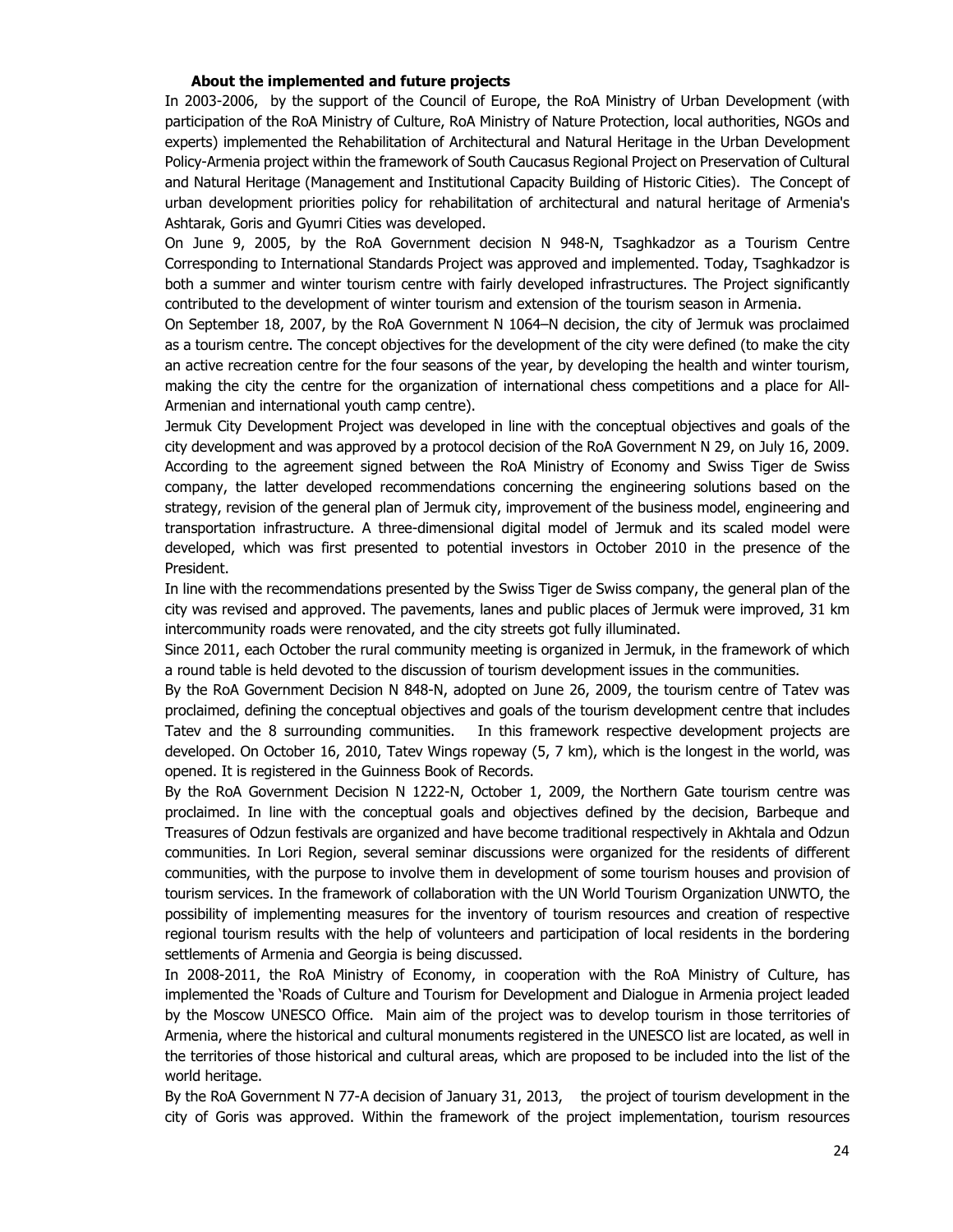inventory works and creation of a data base of Goris city and surrounding communities are being implemented. Within the Tourism Development Services project, 2014-2016, state support is provided to the organisation of annual festival of Syunik Traditions.

Based on the information received from the SNCOs operating in the system of the RoA Ministry of Culture and territorial subdivisions, different works are organized in the ministry and implemented in the regions.

The RoA Ministry of Culture implements a restoration project of Gyumri Schools 2, Achemyan 2, 2a monument buildings, in the result of which the mentioned buildings will receive a new operational significance and will be re-exploited as Shirak Geological Museum and as a Branch of the Armenian National Gallery. One of the parts of the building is already restored, where currently the Shirak Regional Library is situated.

Currently, one of the main objectives of the processes devoted to the conservation of world heritage is to view cultural heritage as a sustainable development stimulus and think over the problems and prospects of world heritage protection through intercultural dialogue. During the recent decade, in the Republic of Armenia significant steps are made to assess and evaluate **the culture as a sustainable development resource.** In particular, its role in the protection of national identity and civil society, in the formation of social capital in the country, peace and cultural diversity is being studied.

The state cultural policy is being implemented in this sphere in line with the principles of preserving the cultural environment, nature of the inherited area and historical and cultural values. The invested mechanisms provide an opportunity to effectively combine the sustainable development ideology with the national cultural priorities.

Today Armenia gives a special place in its long-term development priorities to tourism, especially considering the historical and cultural heritage present in the country.

At the initiative of the RoA Ministry of Culture several projects were developed and are still developing, which are targeted to perspective development projects directed to the historical and cultural heritage preservation, which will be efficiently combined also with the other projects already being implemented in the region. Projects directed to cultural heritage preservation and popularization will in their turn contribute to the enlargement of professional cooperation, development of cultural tourism and infrastructure, formation of institutional structures, which will also be in harmony with the projects that currently are implemented with the international organizations in Armenia.

During the recent years, the historically formed southern axis or corridor of the Armenian highland is considered as the selected tourism route for the cultural tourism. Prioritizing tourism in the country, the RoA Government has adopted several projects targeted to the development of the southern direction:

- In particular, in 2013, directed to the preservation of historical and cultural immovable monuments in the southern part of the republic, the **RoA Ministry of Culture has developed and presented to the discussion of the RoA Government the Draft Decision on approving the**
- Currently, within the framework of Local Economy and Infrastructure Development Project (LEIDP) for Armenia, in cooperation with the World Bank, the **Southern Corridor** project is being implemented, in particular in the direction of development of the necessary terms of references for the restoration and improvement of **Khor Virap (Artashat station), Dvin historical Townplace, Zorats Qarer settlement and Goris city monuments** and modernization of the infrastructures needed for the promotion of tourism. By the initiative of the RoA **Ministry of Culture, within the framework of Local Economy and Infrastructure Development Project (LEIDP), mainly the tourism places foreseen by the long term comprehensive project of Southern Yerevan-Meghri tourism route** are included. In the framework of this Project, in 2016 cooperation has started with UNESCO, concerning the issues of preserving monuments included in the World Heritage List (development of management plans for monuments included in the list of world heritage, technical consultancy, organization of seminars for the working teams, Armenian Georgian joint classes on the topic of Managing monuments included in the World Heritage list, evaluation of the vulnerability of monuments included in the World Heritage list in case of earthquakes).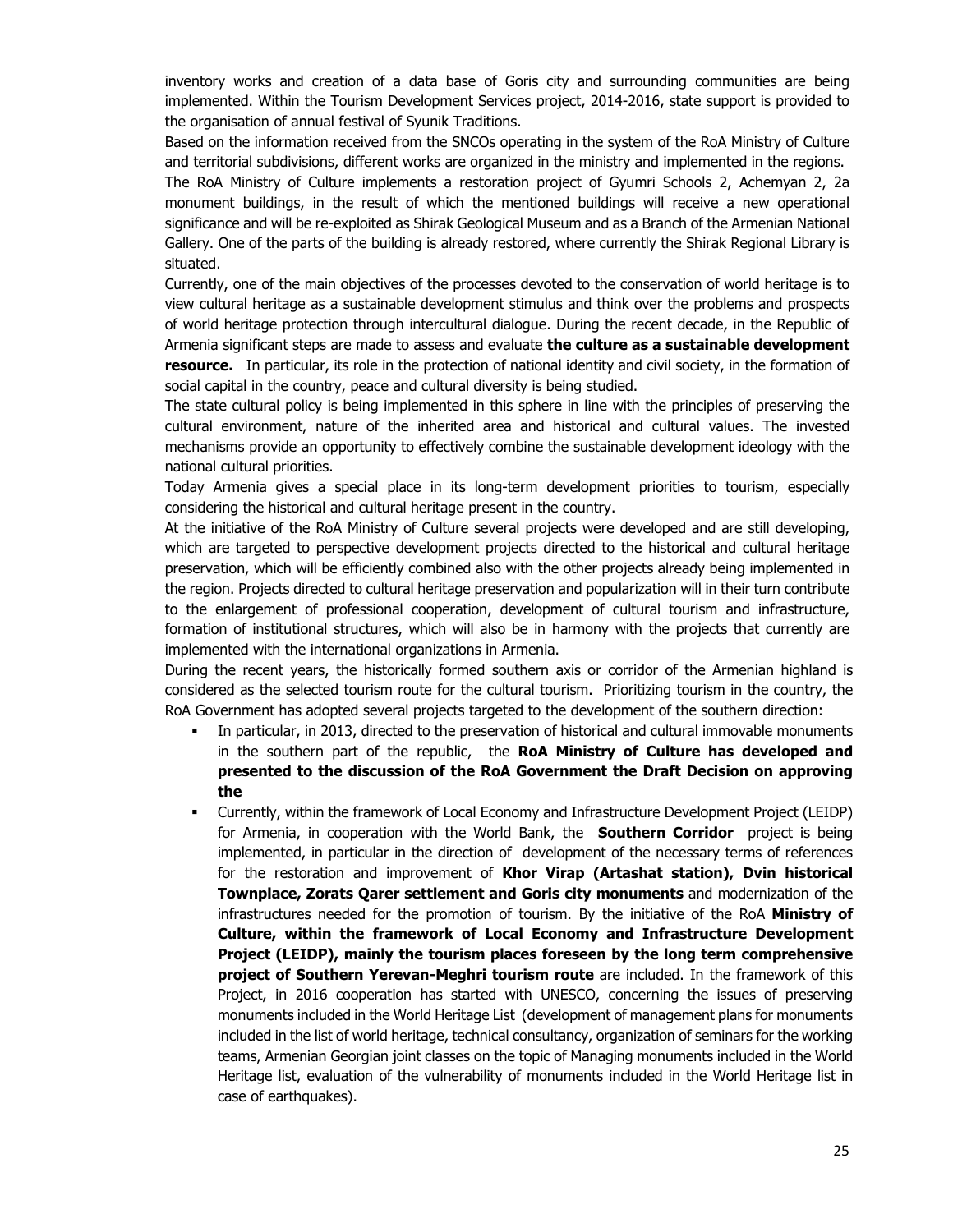- In parallel, the comprehensive concept paper developed as a result of signing a **memorandum of understanding with the US Agency for International Development and the Smithsonian Institution**, it is also planned to organize a number of cultural projects in the spheres of infrastructure development, cultural heritage preservation, tourism product development, etc. The RoA Ministry of Culture has proposed to include in the implemented projects some components of strategic programmes developed by the RoA Government, for example, Yerevan-Meghri tourism development long term comprehensive project, which includes nearly all the components of the 3 regions of Armenia (RoA Ararat, Vayots Dzor and Syunik) – monuments on the roads of the destination, development of infrastructures, etc. Currently, the works are in the planning phase.
- In relation to the tourism strategic program development in the Republic of Armenia, the majority of spectacular **caves** situated on the territory of the Republic of Armenia and subject to use have an important role.
- To this end, the RoA Government has approved by paragraph 30 of N 54 Protocol, adopted on its December 10 session of 2015, the action plan for providing the caves for tourism purposes, according to which it has been planned to select and provide for use several caves of historical and cultural significance. The established interagency working group has selected to be provided for tourism purposes the following caves: RoA Vayots Dzor Bears, Mozrov, Magelan and Areni 1 (Birds), and RoA Aragatsotn Region Aghdzk Stone Doors.
- As a result of efficient Armenian-Italian cultural cooperation of 2011-2014, in 2016 between the Foreign Ministers of Armenia and Italy, a joint declaration was signed on establishing **A Regional Centre for Preservation and Rehabilitation of Cultural Heritage in Armenia.** Currently, the works of establishing the centre are on their way.
- RoA Ministry of Culture and the American Embassy in Armenia signed a memorandum that the U.S. Ambassador's Fund for Cultural Preservation will finance renovation and preservation of St. Sargis (St John) Church in Meghri, as well as restoration of the frescos on the territory. Preparation works have commenced to restore the frescos of the church.
- Since 2015, Armenia has officially joint the **Community-Led Urban Strategies in Historic Towns COMUS** project, which is the continuation of 2009-2011 Kiev Initiative – Rehabilitation of Cultural Heritage in Historical Cities Pilot Project. Within the framework of this project Gyumri and Goris were selected as pilot cities. Currently, the reference plans for the necessary actions targeted to the cultural heritage preservation, preliminary technical assessments and feasibility study documents have been developed. In each of the pilot cities, local stakeholder groups have been created, which include representatives of different bodies, agencies, public organizations and business. One of the project achievements is that the local stakeholders actively participated in the document development work. Films devoted to Gyumri and Goris were prepared and brochures were published about the project.
- Since 2012, the Republic of Armenia is a member of **Europe Nostra organization.** This organization provides an opportunity to its members to nominate the endangered monuments on their territory for a prize in order to get funding from different interested European organizations. **Preserving Cultural Heritage in Armenia training project won the Europe Nostra 2015 prize in Education, Training and Popularisation category. In** 2016, The Yereruyk monument of Shirak Region and the neighbouring Anipemza village were included in the list of the 7 most endangered monuments of Europe. This decision was made on March 16 of this year, during the Europe Nostra award ceremony in Venice. To that end, a group of experts from Europe Nostra organization and the European Investment Bank visited Armenia. The launch of the archaeological site and the village rehabilitation project were declared. The Yereruyk basilica cathedral, which was built in the 6th century, is one of the ancient Christian monuments of Armenia. It is included in the preliminary list of the UNESCO World Heritage.
- Each year Armenia participates in Europe Wide events large events and programmes are implemented under the proposed titles of **European Heritage Days, International Museum Day, Museum Night, International day of Monuments and Sites.**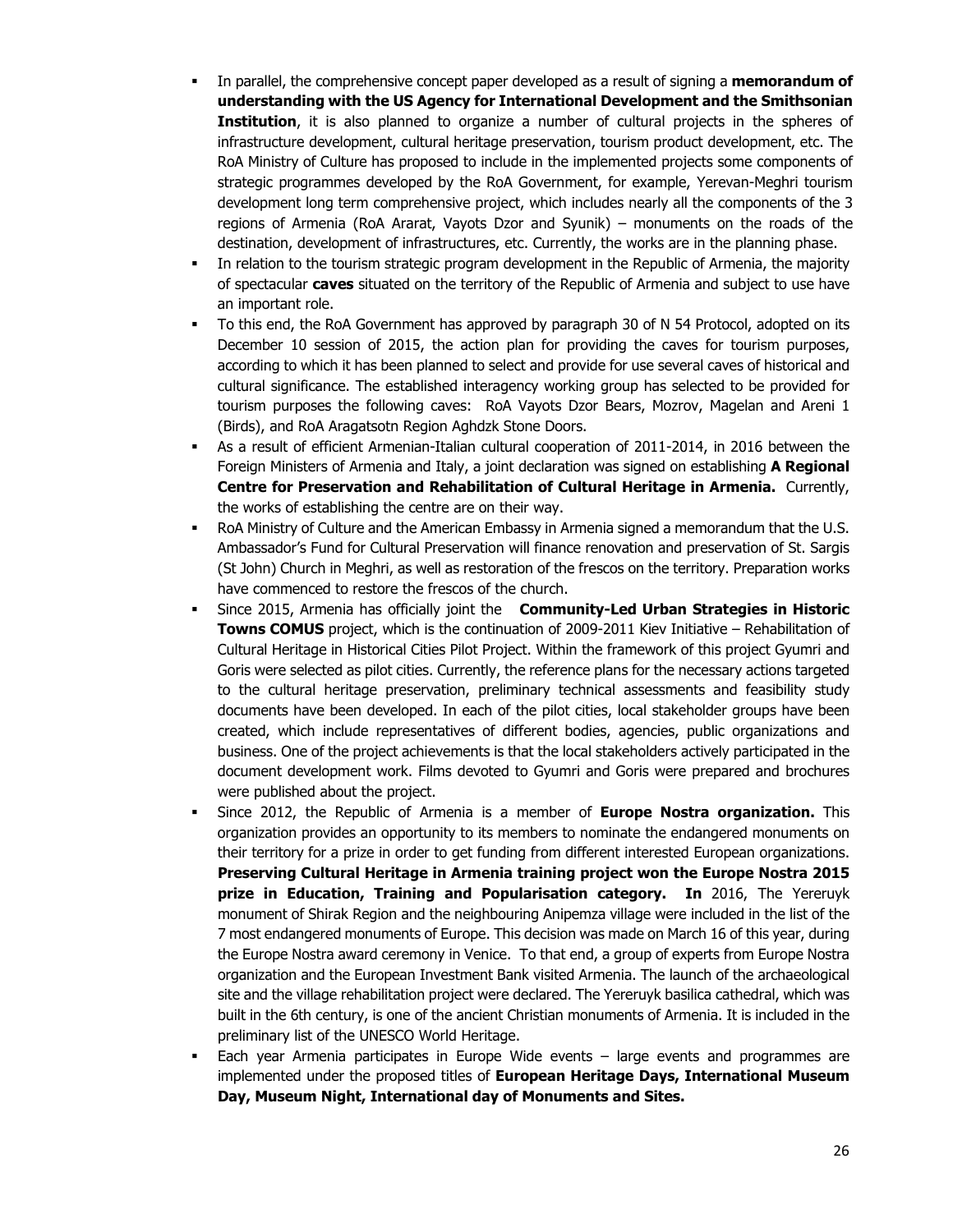# **2.9 Authorisation/single permission**

## **Procedures are Necessary for Implementing Constructions**

According to the RoA Legislation, all the construction procedures are decentralized and the powers for their implementation are vested onto the local self-government bodies.

Main phases of construction procedure include:

**1. Design (planning)** (architectural and planning task, development of the project, expertise, agreement, approval, in cases stipulated by the law – awareness raising, construction permission).

### **1.1. Architectural and planning task (hereinafter: APT)**

a) New construction

- In case of providing the land via auction or tender, the APT (including the land plan and technical conditions) is provided by a bidding package;
- In case of providing the land without an auction or a tender, with the decision of the competent authority;

b) Construction performed by the initiative of the immovable asset owner;

APT (including the land plan and the technical conditions) provision is 20 days.

### **1.2. Development of Architectural and planning project**

a) Design through concluding a contract with the authorised persons;

b) If designed in phases, the approved medium phase serves as a basis for the provision of construction permit. .

c) The design deadline is fixed via contract.

**1.3. Expertise -** through an agreement with an organization which has a respective licence, the RoA Legislation stipulates complex expertise of the planning documents and simple expertise; there are also agreed cases with the guarantee provided by the planner.

**1.4.** Agreement on planning documents (10 days) + in cases stipulated by the law, when also awareness raising is required (21 days). This is a basis to get a construction permit (7 days).

### **2. CONSTRUCTION**

### **2.1. Implementation of Construction**

a) Construction through concluding a contract with licenced persons;

b) Duration of the construction – within the deadlines defined by the construction permit.

### **2.2. Formulation of the Exploitation Act for a Completed Construction (hereinafter: Exploitation Act)**

RoA Legislation provides the cases for formulation of exploitation acts:

a) Bilateral act – between the contractor and the builder + RoA urban development inspection note (3 days)

b) Commission Act

c) Preparation of the exploitation act by the Community Head (5 days).

Permissions are also provided in cases when there is a need to move monuments.

According to RoA Legislation, transfer (move) of the immovable heritage – monuments of republican and local significance can be made only in exceptional cases, by the permission of the Republic of Armenia Government, and the changes to the monuments of local significance may be done by the permission of the public administration territorial bodies.

 Permission for the move of or change to the monuments is provided only based on the conclusion of the RoA Ministry of Culture.

Before moving or changing the monument, and if needed also during the process of tis move or change, only the RoA Ministry of Culture shall organize the scientific study, measurement and photographing of the monument.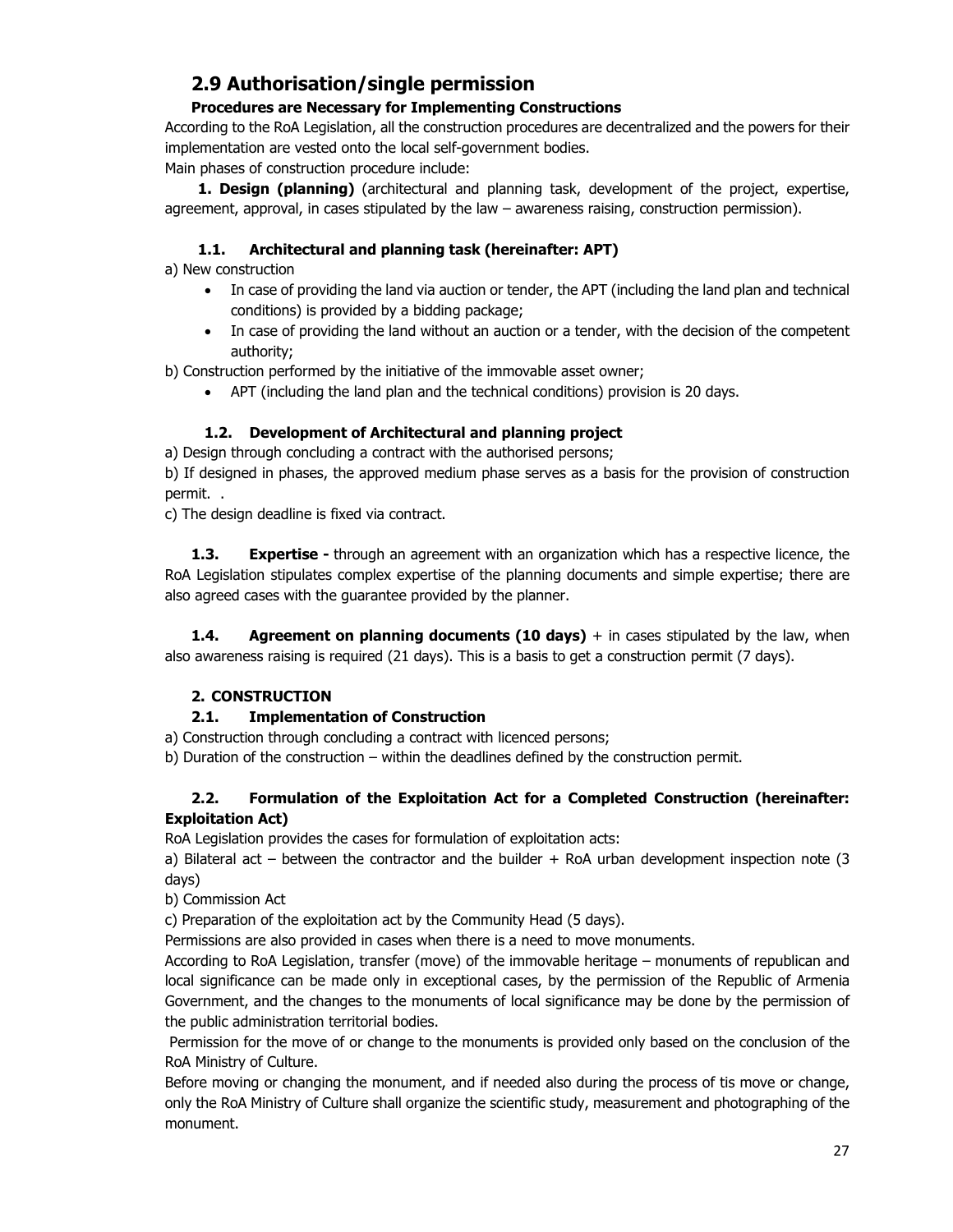Permission for the reinforcement, renovation and restoration of monuments of local significance is provided by the public administration territorial or local self-government body in the stipulated manner, initially agreeing it with the RoA Ministry of Culture.

Supervision over the reinforcement, renovation and restoration works on the monuments of local significance shall be performed by state administration territorial bodies and the RoA Ministry of Culture.

Permit for the exploration of monuments and archaeological excavations is provided by an authorized body in the manner prescribed by the law, based on the positive conclusion of the adjacent interagency archaeological commission. Performance of the decisions, instruction and recommendations of the authorised body is mandatory for those initiating and heading the exploration and archaeological excavations.

Urban planning development projects are performed through permits provided by the local self-government bodies.

# **2.10 Private sector participation / powers**

Private ownership relations in the area of cultural heritage preservation are regulated by the RoA Civil Code, RoA Land Code and the RoA Legislation, in particular in the field of immovable **monuments by the RoA Law on Preservation and Use of the Immovable Historical and Cultural Monuments and Historic Environment, the RoA Law on Urban Development,** and in the field of natural monuments**, by the RoA Law on the Assessment of Environmental Impact.** 

- According to the RoA L**aw on Preservation and Use of the Immovable Historical and Cultural Monuments and Historic Environment,** legal and natural persons of the Republic of Armenia and other states, can support with their immediate participation, initiative, sponsorship, donation, financial and material help, to the exploration, state registration, reinforcement, renovation, rehabilitation and utilization of monuments and can present for discussion partial or complex proposals and projects on the sphere.
- Legal and physical persons using the monument bear responsibility to ensure their preservation and security and are obliged to fulfil the requirements of the RoA Legislation concerning the protection and use of monuments.
- According to the RoA **Law on the Assessment of Environmental Impact,** documents of the planned actions that are subject to examination (inspection) and the professional expert opinions are subject to public hearings.
- According to the RoA **Law on Preservation and Use of the Immovable Historical and Cultural Monuments and Historic Environment, the** monument owner is obliged to:

a) Ensure the protection and safety of the monument;

 b) Provide written commitment to protect the monument to the RoA Ministry of Culture in the prescribed manner for a monument of republican significance and to the public administration territorial body for a monument of local significance;

c) Ensure accessibility of the monument for study and supervision of its protection;

 d) Perform monument reinforcement, renovation, restoration and site improvement works by agreeing the respective plans with the authorized body in advance.

 e) Keep the monument in a well-maintained and clean state; eliminate the damages caused to it and its preservation zone during their use.

 f) Inform in advance to the Authorised body and the RoA Ministry of Culture about the ownership right towards the monument and the changes of the conditions for its maintenance and use in advance.

The Armenian Apostolic Church is a major shareholder in the Republic of Armenia. On February 22, 2007, the National Assembly adopted the **RoA Law on the Relationship between the Republic of Armenia and the Armenian Apostolic Church.** By a series of decisions of the RoA Government 188 monasteries and churches were handed to the Armenian Apostolic Church.

Owner of an immovable property or the user that has a right to make changes to that property performs as a developer while implementing urban development activities. Owner of an object under an urban development activity can use the object belonging to him/her only for targeted use. The owner shall ensure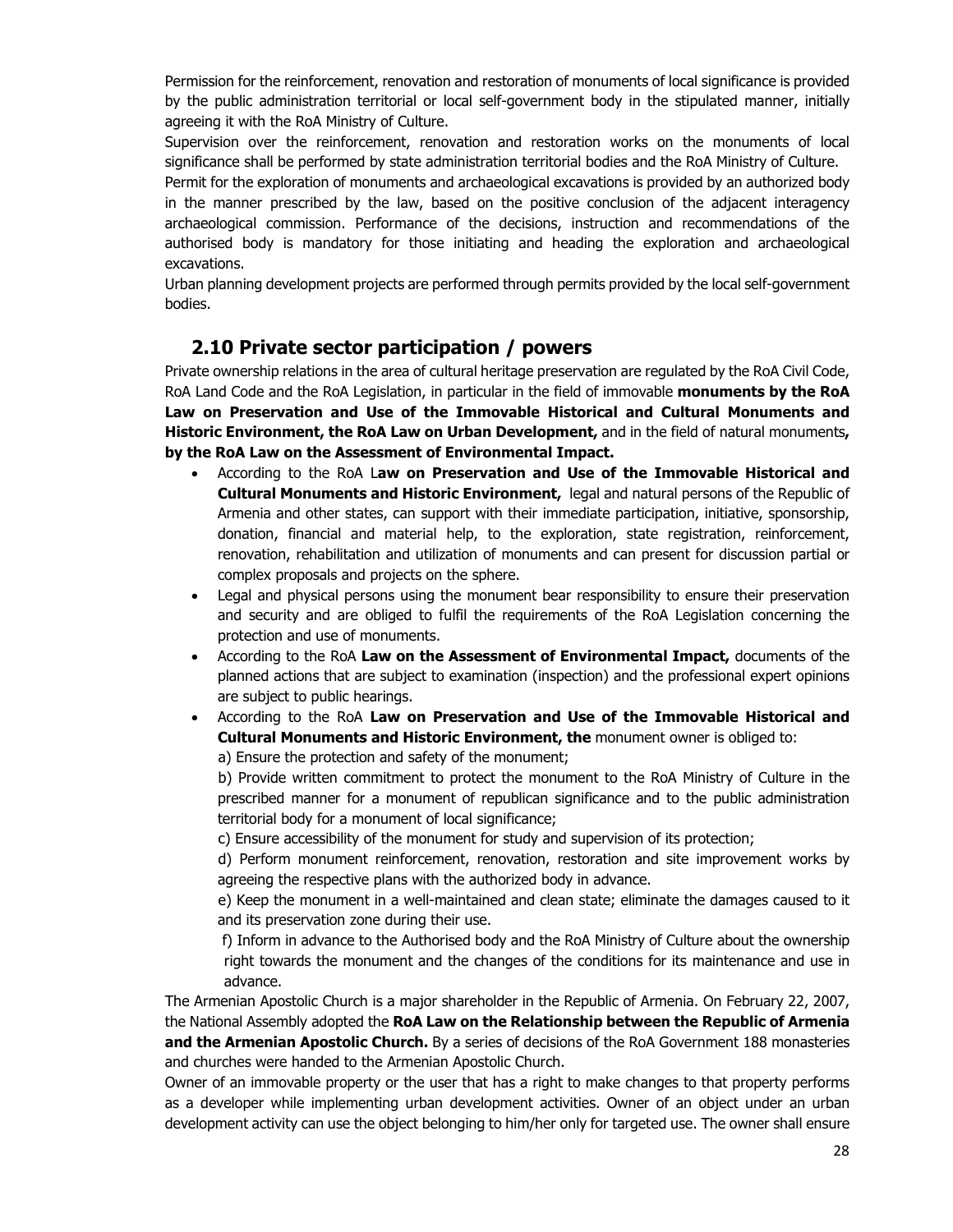the quality state needed for the exploitation of the urban development object in line with the requirements of the normative and technical documents.

Design and construction activities, expertise and technical supervision are subject to licensing. Licensing is performed in the manner stipulated by the **Road Law on Licensing**.

Legal and natural persons are entitled to perform activities subject to licensing.

Specific requirements on the professional qualification are set out for the provision of license for the preparation of urban development documents.

# **2.11 Financial support**

The sphere of monuments preservation and use is funded by:

- a) State and community budget means;
- b) Funds of the monument owners and users;
- c) Funds of cultural, public and other organizations and foundations;
- d) Other funds not prohibited by the law.

Main funding source for the cultural sphere is the state budget of the Republic of Armenia. Funding from the state budget is made according to the operational significance of economic and scientific classification of budgetary costs. Funding is made on two administrative levels. Basis for the funding structure are the annual projects for the protection, expansion and development of culture.

Budget allocations for the cultural sphere are made annually, according to the RoA Law on State Budget.

Funding in the cultural sphere is made based on the RoA Law on Budgetary System, RoA Law on Local Self-Government and RoA Law on Financial Equalisation.

In addition to the RoA budgetary allocations, also the volumes of private sector funding increases in the monument preservation sphere.

### **2.12 Problems and sanctions**

Problems in the Field of Cultural and Natural Heritage include:

- In order to fully implement the supervision of the monuments preservation and restoration processes it is necessary to create a structure with respective powers, giving it inspection functions and complete powers;
- It is necessary to review and make stricter the accountability measures existing in the current RoA Legislation– the fines and penalties.
- Reach to a point, when without agreeing with the RoA Ministry of Culture, any kind of decision connected with the cultural heritage is excluded, which can harm both the organization of the monument preservation activity in the prescribed manner and the monuments directly.
- According to a respective Article of the RoA Law on The Protection and Usage of Historical and Cultural Monuments and Historical Landscape, legal and natural persons causing damage to monuments or their preservation zones, shall restore their initial state, and if it is not possible, compensate the damages in the manner stipulated by the RoA Legislation. However, until now the application mechanism is not defined and the respective legal act on the assessment of damage is absent, from which the impossibility to set administrative fines stems.
- Despite of the fact that according to the RoA Law on The Protection and Usage of Historical and Cultural Monuments and Historical Landscape, the RoA Law on Urban Development as well as based on the requirements of the respective articles of the RoA Land Code, a regime shall be created to ensure preservation, target use and favourable visual perception of the specially protected historical and cultural lands, monuments and their historical environment and the protection of historical and cultural values, however there is not yet an appropriate legal act in this respect. Currently, a draft RoA Government decision on defining the procedure for the establishment of preservation zones of the historical and cultural immovable monuments and the regime for their use is under consideration.
- The RoA small territory (29, 74 thousand  $km^2$ ), high population density (100p/km<sup>2</sup>), negative influences of industrial and agricultural activities have cause significant landscape changes. The unequal resettlement and the presence of dense network of settlements has made the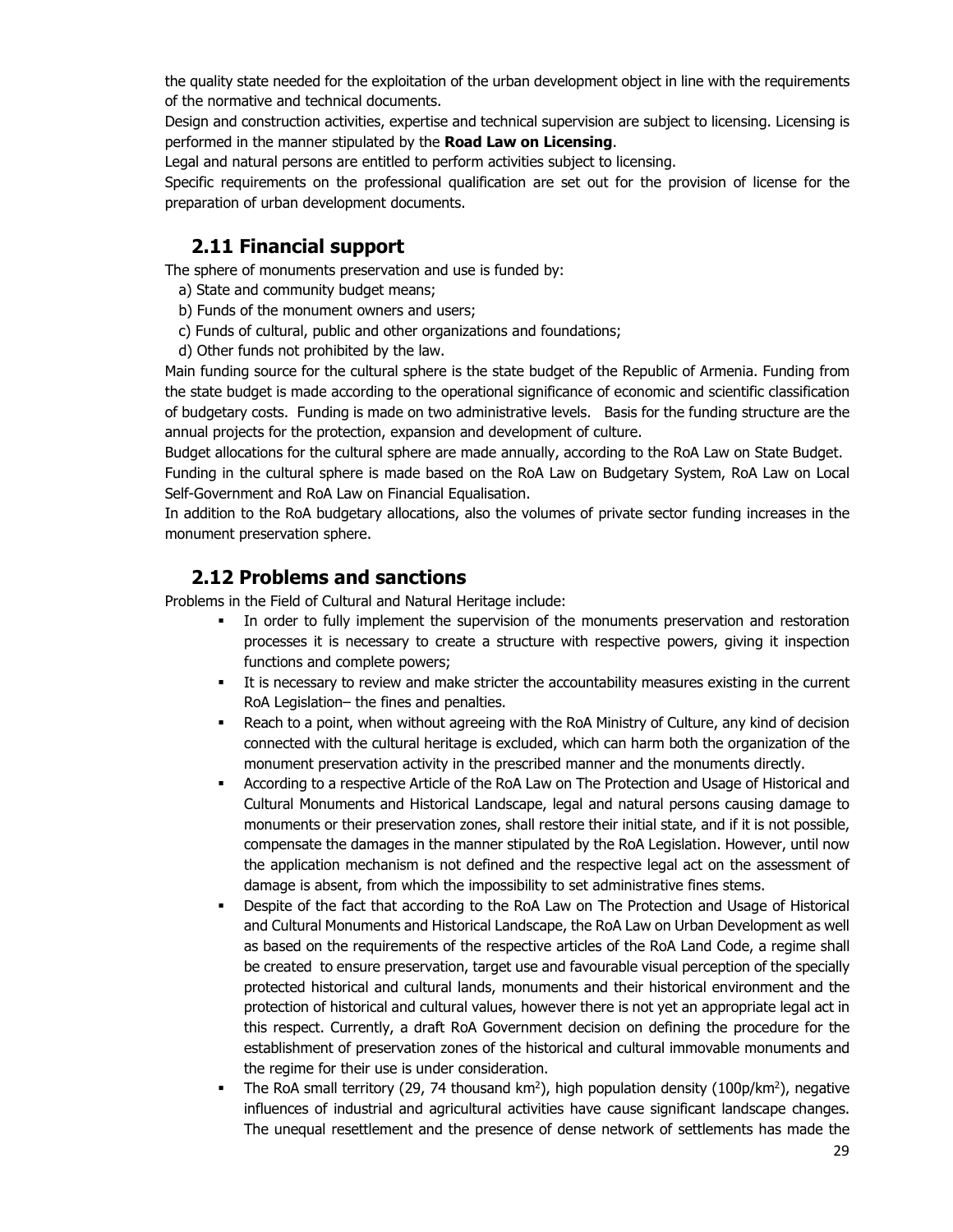formation of relatively big and compact SPNAs with the application of ecosystem and landscape integrity principles difficult. Boundaries of their majority are cut, do not include some valuable ecosystems, settlements and roads are situated between separate sectors of the SPNAs. There are also non-protected enclave areas.

- Obstacles arise due to the lack of public awareness on harmonious combination of environmental issues with environmental requirements and conditions and due to several agencies and also private sector conflicts of interests.
- As a rule, budget allocations for the implementations of various projects on complex restoration/reconstruction of municipal environment from state and community budget (approved within the scope of targeted projects) are scarce and for the implementation of such goals it is necessary to join the actions of the state and local self-government bodies, involve the forces of private sector, NGOs, the population, students of respective HEIs, as well as international organizations into the project activities.
- **-** Long-term projects for cultural heritage preservation, restoration and use are a few, and the small involvement of the private sector is a problem.
- Lack of financial resources in the field of Cultural Heritage (state budget and private sector resources).

### **The Priority Issues include:**

- In line with the current law and procedures, mandatory conclusion of commitment contracts with the monument owners.
- Training and retraining of specialists in the sphere of restoration of monuments.
- Formation of monument preservation zones in the areas with active urban development activities.
- Development of spatial planning documents giving priority to the communities that have historical and cultural heritage; define urban development activity regimes in the monument preservation zones.
- Ensuring the necessary material and logistical basis for the study and restoration of monuments (scarcity of current equipment).
- Poor state of the roads to the monuments and the difficult terrain.
- **Lack of funding.**

#### **Sanctions**

According to the **RoA Administrative Code,** infringement of the rules for preservation and use of historical and cultural monuments results in a penalty for the citizens from ten to fifty percent of the minimal salary, and for the public officials from thirty percent up to its full size.

According to the RoA Criminal Code, Destruction or damage of state protected monuments of history, culture, as well as, destruction or damage of documents or items possessing particular cultural or historical value, is punished with a fine in the amount of 200 to 400 minimal salaries, or correctional labour for the term of up to 1 year, or with arrest for the term of up to 2 months, or with imprisonment for the term of up to 2 years. The same actions committed against facilities or monuments of particular value, are punished with a fine in the amount of 300 to 500 minimal salaries, with arrest for the term of 1-3 months, or with imprisonment for the term of up to 5 years. If those acts were committed negligently and caused particularly large damage, then they are punished with a fine in the amount of 100 to 200 minimal salaries or with arrest for the term of up to 2 months, or with imprisonment for the term of up to 1 year. If those acts were committed to facilities or monuments of particular value or caused particularly large damage, then they are punished with a fine in the amount of 200 to 400 minimal salaries, or correctional labour for the term of up to 1 year, or with arrest for the term of up to 2 months, or with imprisonment for the term of up to 2 years.

**In the sphere of urban planning,** types of liabilities, fines and penalties and their size are defined by the **RoA Law on Liability for the Violations in the Sphere of Urban Planning and the RoA Law on Administrative Offences.**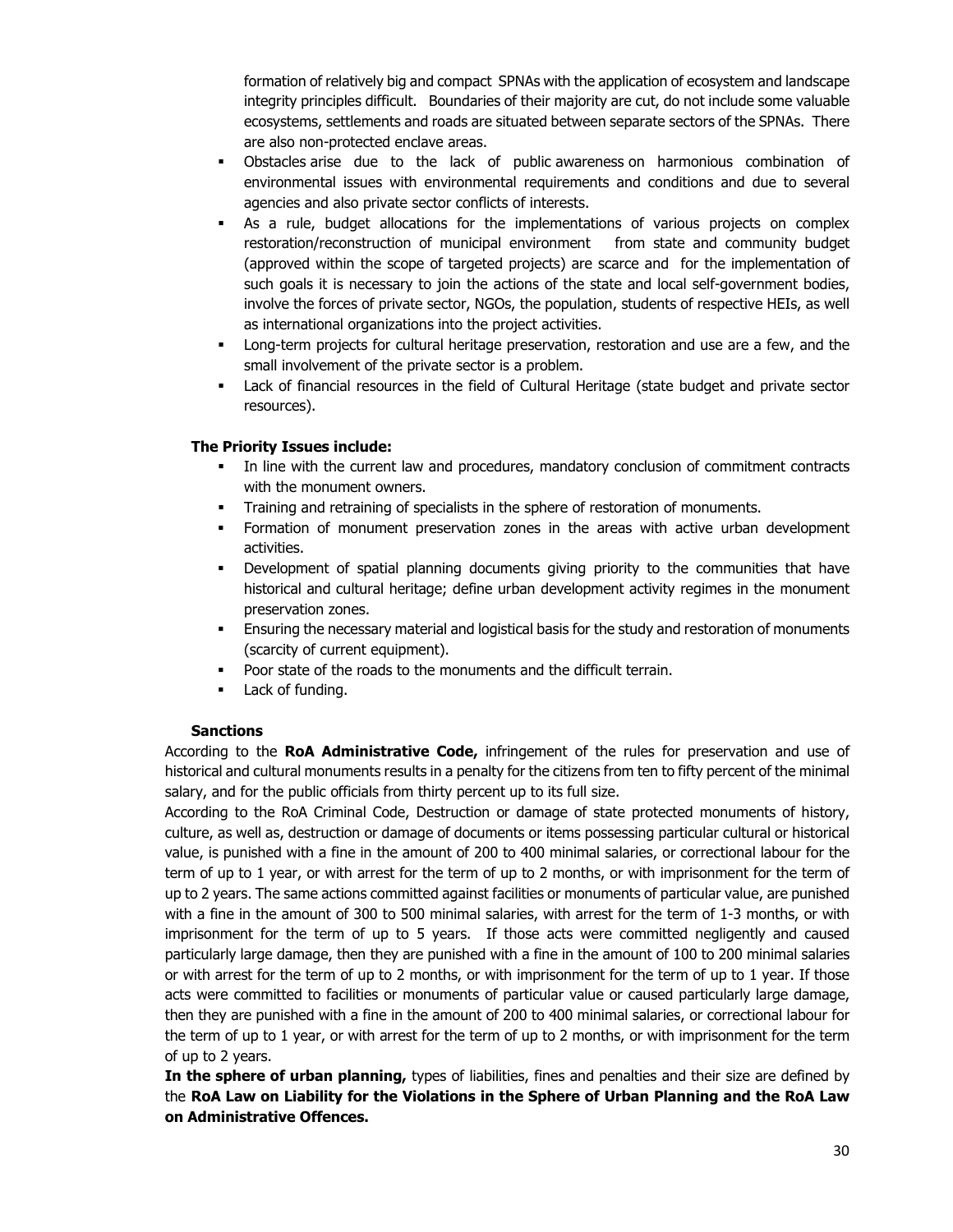The commitment of a similar offence within one year after the imposition of a fine result an imposition against a legal person of a fine that is double of the amount of fines in accordance with the respective articles of the law, but no more than seven hundred and fifty times of the minimal salary.

The urban development activity license may be suspended or terminated in cases and procedure stipulated by the law.